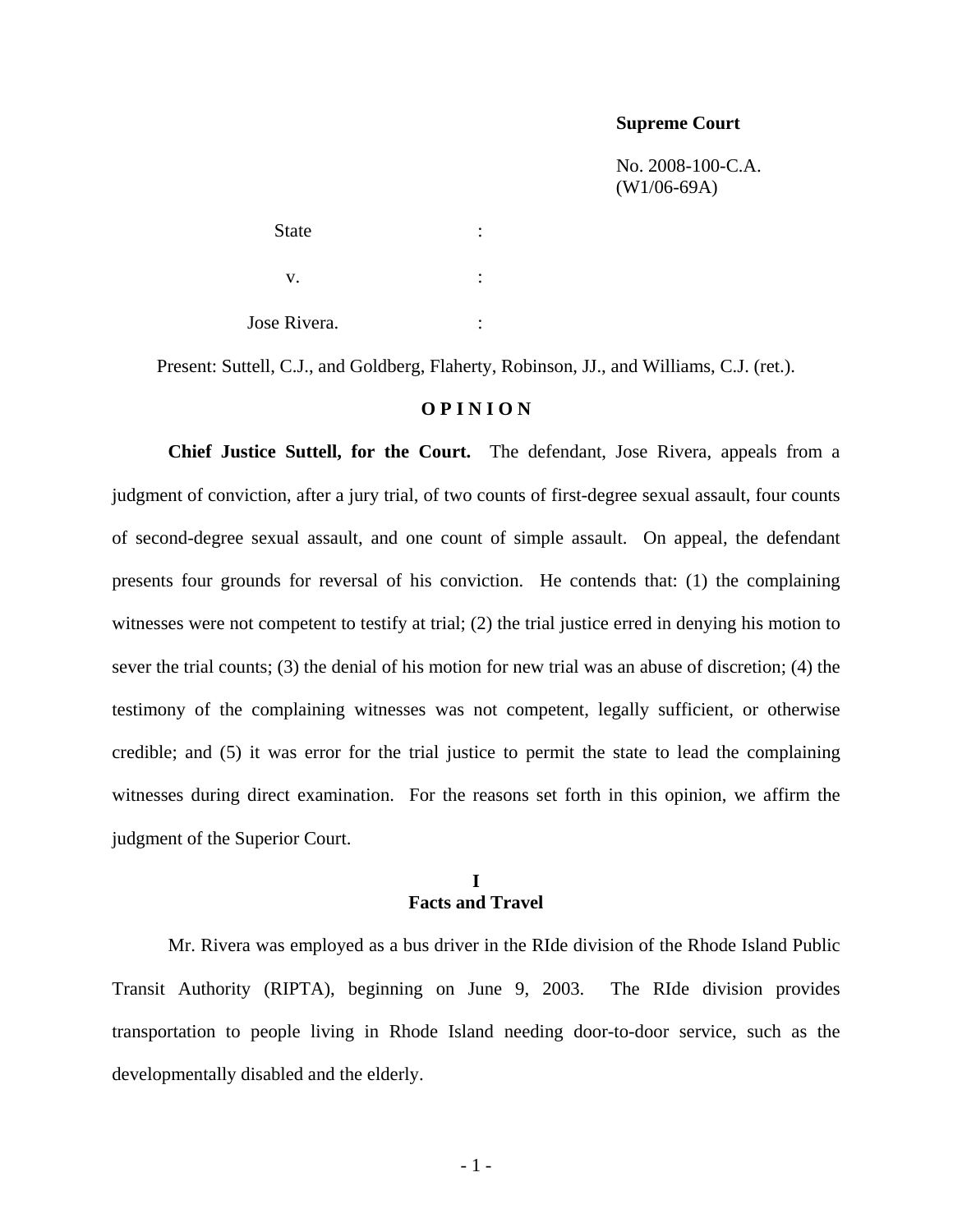In 2005, Mr. Rivera drove five separate routes providing transportation to people attending the Adeline LaPlante Memorial Center (LaPlante Center), a private organization that provides services for children and adults with developmental disabilities. Mr. Rivera picked up his assigned passengers, drove them to the LaPlante Center, and assisted passengers as they got on and off the RIde bus.

The defendant's convictions stem from allegations that Mr. Rivera sexually assaulted three developmentally disabled women in June and July 2005. During this period, the three complaining witnesses in this case, Tracy, Elaine, and Deborah, <sup>[1](#page-1-0)</sup> were passengers on two of Mr. Rivera's bus routes.

#### **A Tracy**

Tracy, then thirty-seven years old, has a severe developmental disability. Tracy worked at the LaPlante Center for four years prior to the alleged assaults, and she took the RIde bus to the LaPlante Center each day. Tracy testified that Mr. Rivera sexually assaulted her twice when they were alone together on the bus.

The first sexual assault allegedly occurred in the RIde bus while it was parked in the woods.<sup>[2](#page-1-1)</sup> Tracy testified that defendant removed her pants, and she hit her head against the corner of the bus window. Tracy further stated that defendant touched her breasts under her bra without her consent. The defendant, according to Tracy's testimony, also touched his penis to her vagina.She further testified that "[h]e tried to go inside with mine." Tracy stated that she told Mr. Rivera, "no, stop it" and "[p]lease, stop it."

 $\overline{a}$ 

<span id="page-1-0"></span><sup>&</sup>lt;sup>1</sup> We use pseudonyms to refer to the complaining witnesses.

<span id="page-1-1"></span><sup>&</sup>lt;sup>2</sup> There are inconsistencies in Tracy's testimony. She testified that this sexual assault occurred in the woods near a male passenger's house, and also that it took place in the woods near Deborah's house.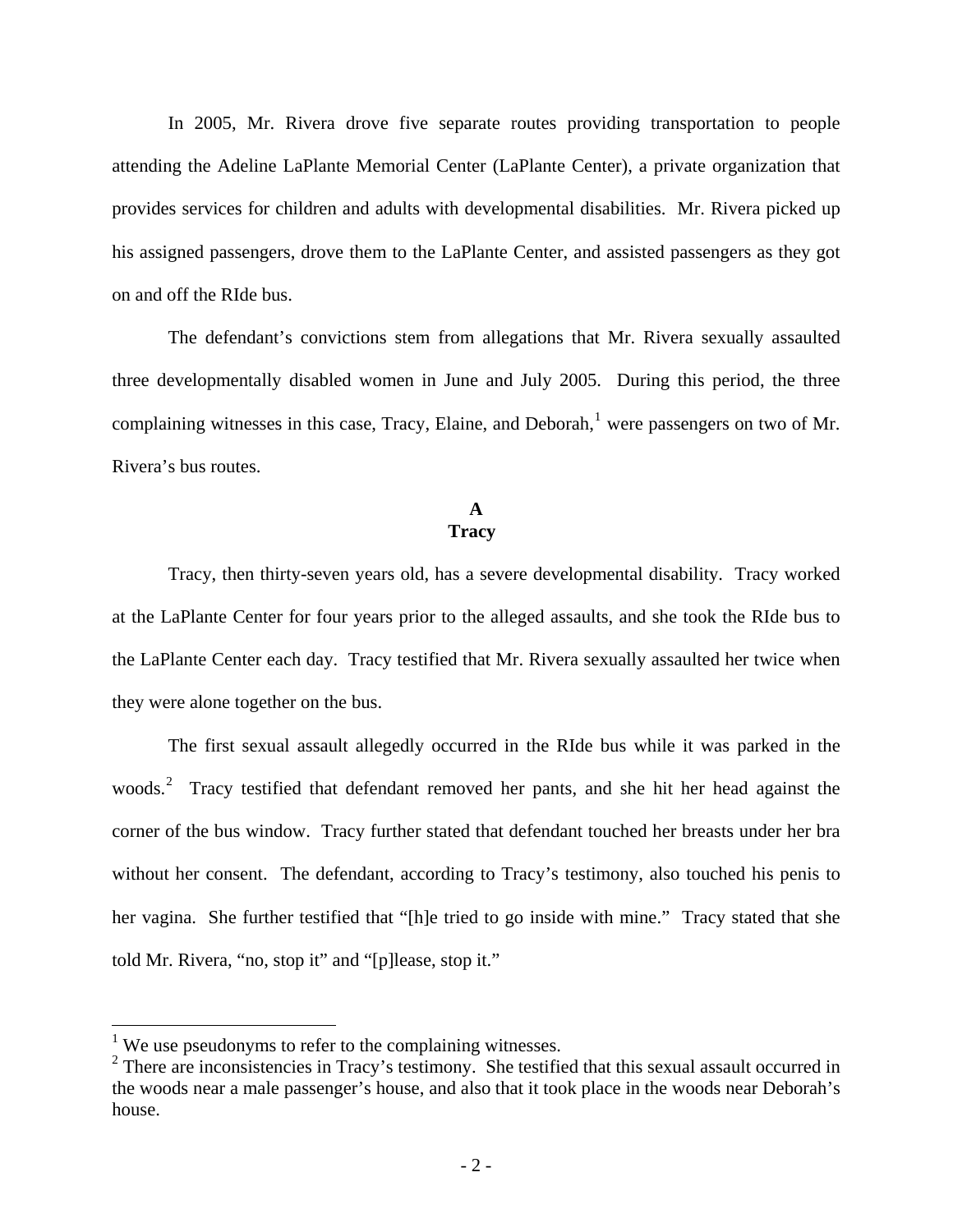The second assault allegedly occurred while the RIde bus was parked behind a church. According to Tracy's testimony, Mr. Rivera and Tracy were alone together on the bus when he removed her socks, pants, and one of her shoes. She said defendant touched his penis to her "private area in front" and touched her breasts under her clothing and bra. Tracy further testified that "[a]ll white stuff came out" of defendant's penis and that she told defendant to stop, but he continued to assault her. Mr. Rivera told Tracy, according to her testimony, not to tell her parents, or she would get in trouble. Tracy stated that when she arrived home, she told her mother that she had to wash her hands because she had "sticky stuff" on them.

Tracy testified that she ultimately reported the incident to her mother, although she was too scared to tell her mother at first. Tracy said that she first spoke to Deborah about Mr. Rivera and, some time after, they both told their mothers about the assaults. Her mother testified that she remembered the day she got off the bus and was not acting like herself, but her mother could not recall the exact date.

On July 13, 2005, Tracy went to a physician's assistant, Josephine Barns-Brown, and, according to Ms. Barns-Brown, Tracy reported that she had lumps on her "pee-wee" and her left inner thigh. Ms. Barns-Brown testified that she was unable to determine the exact date of the assaults, that Tracy's hymen was intact, and that Tracy's mother had not found blood in Tracy's underwear. Although Tracy testified that she had lumps on her breasts and hip, Ms. Barns-Brown testified that she did not find any such lumps or bumps.

Mr. Rivera denied assaulting Tracy and, in fact, testified he was never alone with Tracy on the bus. The defendant stated that when he announced to his passengers he was going to be transferred to another route, Tracy was "angry, upset" and was in "tears." Tracy testified that she told defendant "you're not going anywhere; you're going to be my bus driver." Tracy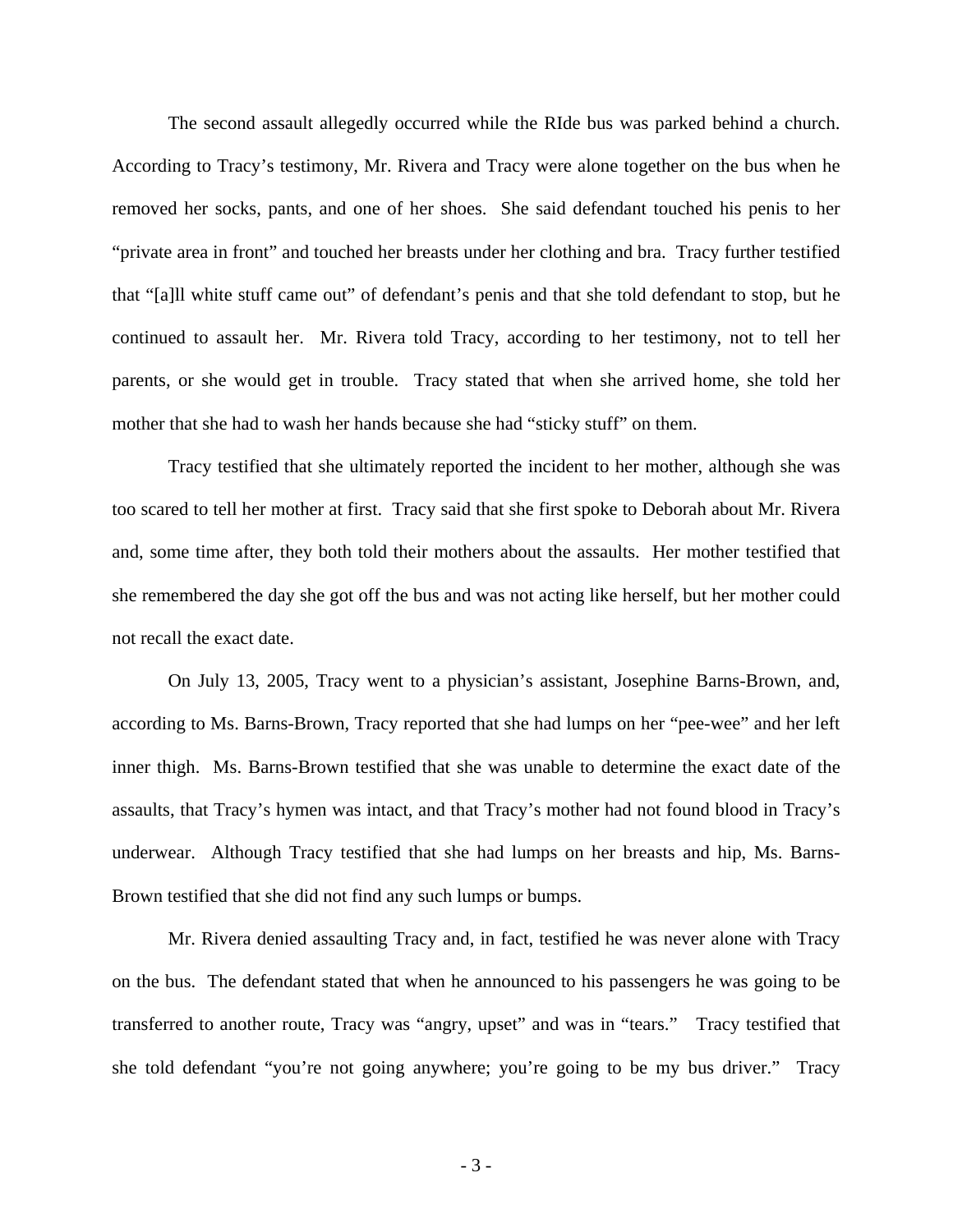indicated that she wanted to get Mr. Rivera fired because she was upset that he was changing routes.

Detective Patrick Strickland testified that he spoke to Tracy's mother in the course of investigating the allegations against defendant. Tracy's mother reported, according to Det. Strickland, that Tracy told her that defendant "exposed his penis to her [and] asked her if she wanted to play a game," but that defendant never touched her. Detective Strickland testified, however, that when he spoke with Tracy, she reported, consistent with her own testimony, that defendant vaginally raped her and touched her breasts over and underneath her clothing. Tracy reported to Det. Strickland that this occurred while defendant and Tracy were alone together on the bus, parked in the woods.

## **B Elaine**

Elaine, then twenty-two years old, has a developmental disability stemming from a seizure disorder. Elaine testified that one morning she was on the RIde bus parked in front of the LaPlante Center and defendant asked Corey, another passenger, to move from the seat next to Elaine. According to her testimony, Mr. Rivera sat next to her and used the palm of his hand to rub her breast area underneath her clothing and bra. The defendant also allegedly used his first finger and hand to touch her "privates" underneath her underwear. Elaine stated that she used tae kwon do training to attempt to block Mr. Rivera's advances and told him to stop. Elaine further testified that there were five other passengers on the bus when the assault occurred.

Elaine alleged that Mr. Rivera assaulted her on one occasion. When Elaine went into the LaPlante Center the morning of the assault, she approached Danielle Fournier Cole, an employee of the LaPlante Center at the time of the alleged assault, and told her that the bus driver had touched her inappropriately. Ms. Fournier Cole testified, contrary to Elaine's testimony, that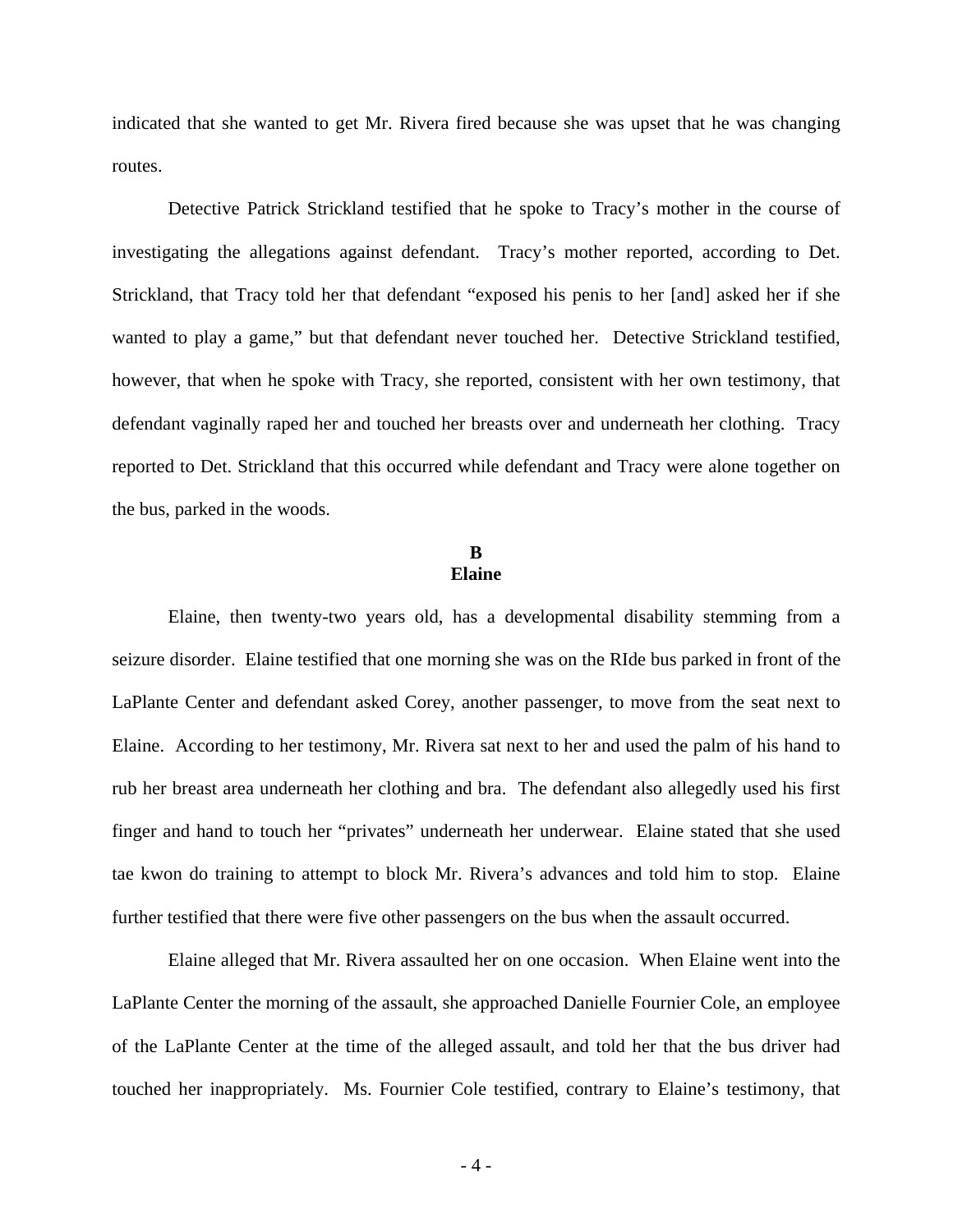Elaine reported she had been touched a couple of times that week.Although the date of the assault is not apparent from the record, Ms. Fournier Cole prepared a statement documenting Elaine's report on July 22, 2005.

Two passengers on the RIde bus testified that they witnessed Mr. Rivera assault Elaine. Corey confirmed that he was sitting next to Elaine when defendant told him to move. According to Corey's testimony, defendant then sat next to Elaine and touched Elaine's chest, her legs, and "in a private part."Corey stated that he observed the alleged assault by looking in a mirror mounted above the driver's seat of the bus. Katherine, another passenger, testified that she saw defendant touch Elaine's breast and vagina.

At trial, defendant elicited testimony to establish facts suggesting Elaine had a motive to fabricate the allegations against him. The defendant attempted to establish facts that (1) tended to show Elaine sought revenge against defendant for reprimanding her on the bus; (2) Elaine had a propensity to lie, especially that she had a propensity to make false accusations of sexual assault; and (3) the three complaining witnesses shared stories of defendant's sexual assault before reporting the incidents to authority figures, implying that they had colluded to make such allegations.

Mr. Rivera testified that he reprimanded Elaine and a male passenger, Emil, for being "intertwined" on the bus, "kissing, hugging and carrying on." The defendant further testified that Elaine and Emil were "furious" at him for intervening. The defendant stated he reported the situation to employees of the LaPlante Center a day or two prior to Elaine's accusation of sexual assault.

During the trial, defendant questioned Brenda Centracchio, a state social worker at the LaPlante Center, about a "status sheet" she prepared that indicated Elaine's mother thought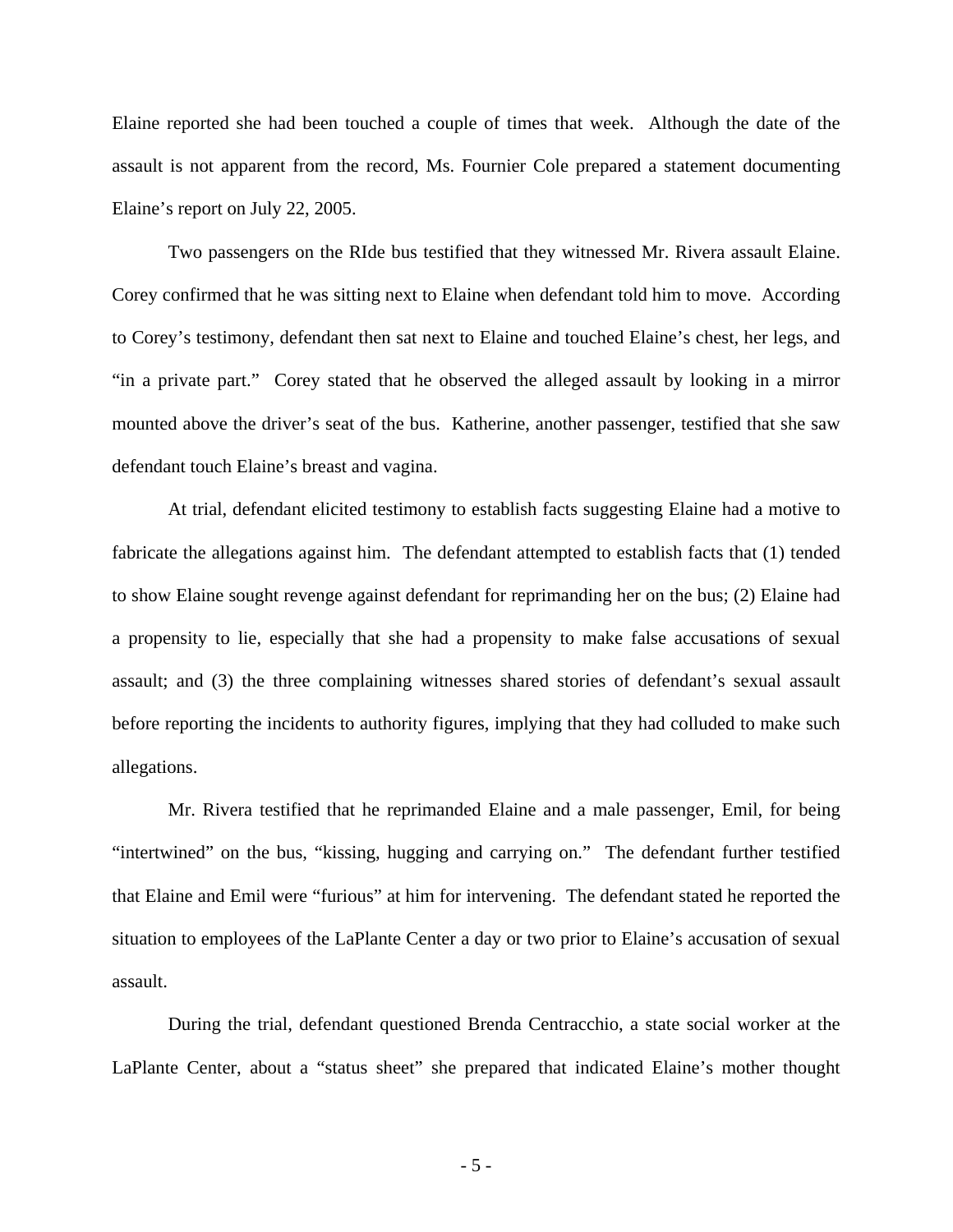Elaine had a grudge against Mr. Rivera for reprimanding her. The trial justice, however, did not permit the questioning to continue, and he did not allow the admission of the "status sheet" as a full exhibit, ruling that it constituted double hearsay.

Supporting defendant's theory that Elaine had a propensity to lie, Elaine's mother testified that she did not, at first, believe her daughter had been assaulted because some LaPlante Center attendees had started a "pathological liars club" and they were "trying to one up each other." The defendant unsuccessfully sought to introduce other evidence suggesting Elaine had a propensity to lie; namely, that Elaine previously had made a false accusation against both Emil and another person. The defendant questioned Elaine about the alleged incident between Elaine and Emil, and Elaine denied that he had "done anything physically inappropriate," but noted that Emil had "kissed [her] and stuff like that when [she] didn't want to." The defendant also questioned Elaine's mother about whether Elaine had accused other people of touching her inappropriately. The trial justice, however, sustained the state's objections to the questions, and the theory was not further developed at trial.

Finally, defendant sought to elicit testimony implying that the complaining witnesses had discussed the allegations with one another. Tracy testified that Elaine told her about her allegation against Mr. Rivera, whereas Elaine denied discussing the alleged assault.

## **C Deborah**

Deborah, then thirty-nine years old, has a developmental disability and three types of seizure disorders. Deborah worked at the LaPlante Center for approximately twelve years, and left in 2005.

 Deborah testified that while she was alone on the bus with defendant, Mr. Rivera placed his finger on her upper body without her consent. Deborah stated that, in response, she zipped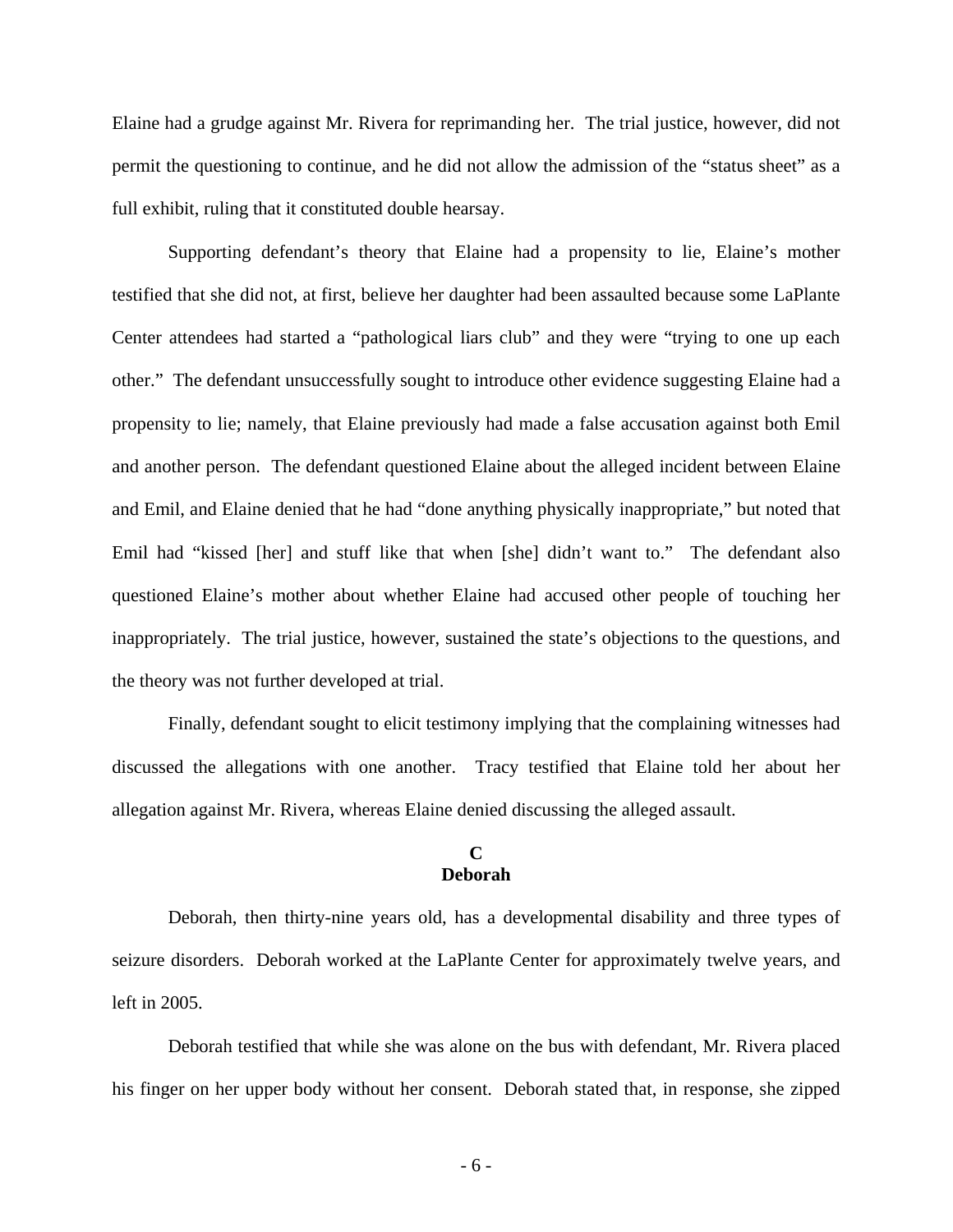up her jacket. Both Deborah and her mother testified that after defendant dropped Deborah off at home, Deborah reported the incident to her mother. Deborah's mother believed that Deborah reported the incident to her between June 20, 2005, and June 24, 2005. Tracy also testified that she saw Mr. Rivera touch Deborah.

## **D Competency Hearing and Trial**

On February 10, 2006, a grand jury issued an indictment charging Mr. Rivera with seven offenses, including second-degree sexual assault of Deborah (count 1), two counts of first-degree sexual assault of Tracy (counts 2 and 4), two counts of second-degree sexual assault of Tracy (counts 3 and 5), and two counts of second-degree sexual assault (counts 6 and 7) of Elaine. The indictment charged defendant with committing each of the aforementioned counts "on a specific date between the 1st day of June, 2005 and the 31st day of August,  $2005$  \* \* \*."

Before trial the trial justice conducted a hearing upon defendant's motion to determine the competency of each of the three complaining witnesses.<sup>[3](#page-6-0)</sup> These witnesses and a defense expert, Ronald L. Stewart, M.D., testified at the hearing.

At the competency hearing, Deborah listed the members of her family, described her pets, and she recited her address. Deborah also was able to recall what she had for breakfast. She communicated an observation that the prosecutor was holding a blue pen, and she stated that it was bad to tell a lie. Deborah, however, did get somewhat confused about what she had eaten the previous day, and she had never heard the word "prosecutor" before. Deborah also had difficulty answering some other questions and naming the prosecutor, and she admitted that she rehearsed her testimony with the prosecutor.

 $\overline{a}$ 

<span id="page-6-0"></span> $3$  The defendant narrowed his argument on appeal to the competency of Tracy and Deborah. We will, accordingly, address the competency hearing only as it relates to Tracy and Deborah.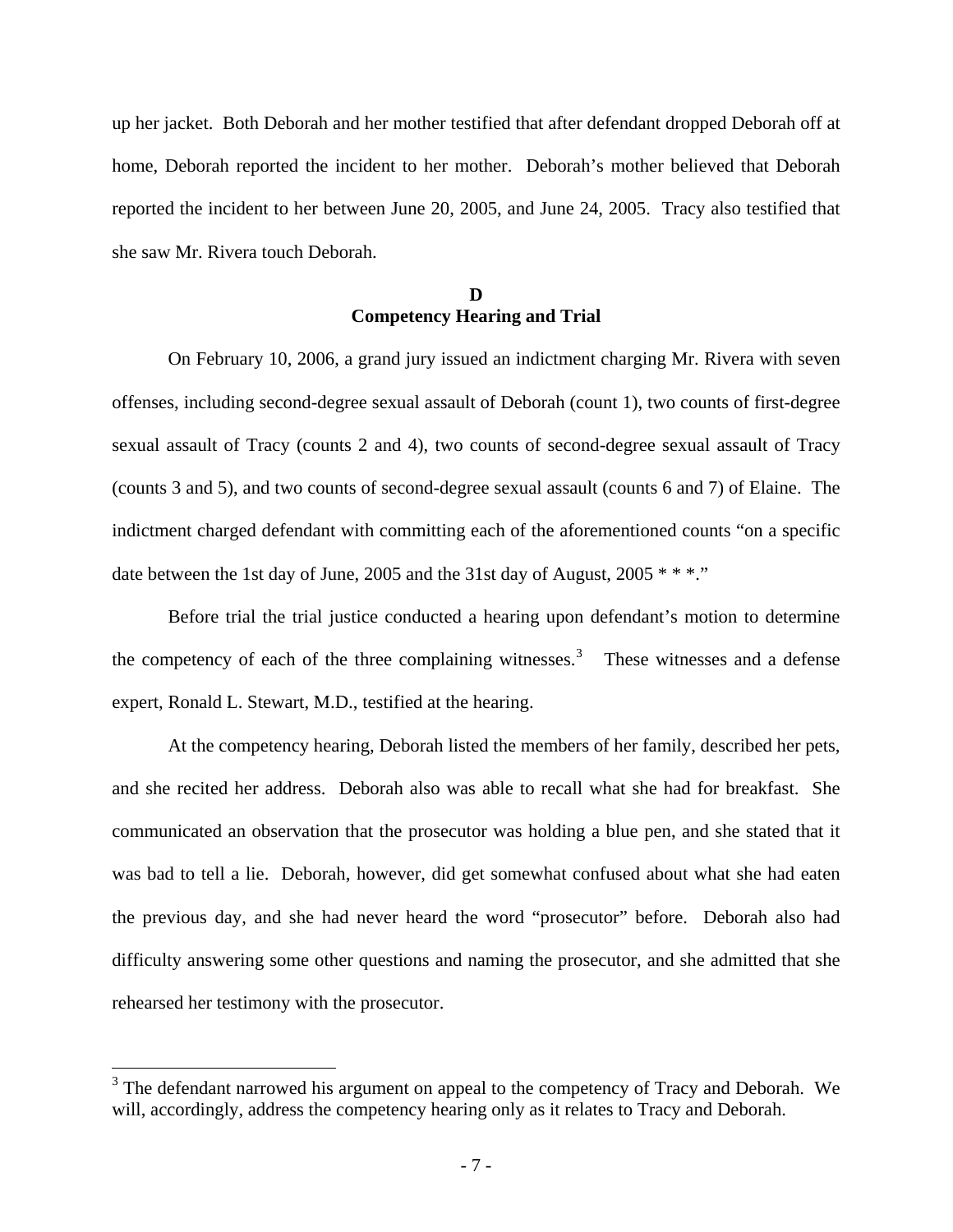Tracy, during the competency hearing, was able to state her address, the people with whom she lives, and her pets. She also was able to identify the prosecutor's pen and paper. Tracy stated that she was a woman and the prosecutor was a man, but she was unable to explain how to tell men and women apart. Tracy promised to tell the truth, but was unable to define the word "promise." Tracy also was unable to correctly describe the role of the judge, prosecutor, or lawyer.

Tracy contradicted herself at several points during the hearing. She stated that she had tuna fish for lunch, and later testified that she had not yet eaten. She also testified that she knew Deborah, and later stated that she did not know Deborah. When asked whether she would be able to recognize defendant, Tracy answered "no." Also, when asked, "If you were asked a question about what you did in the summer of 2005 and you can't remember what you did in 2005, what are you going to say?" Tracy responded, "I worked that day."

Doctor Stewart testified that he heard just over half the testimony, and on the basis of his observations and the documents, interviews, and reports provided to him, he could not reach an opinion about the competency of the complaining witnesses. Doctor Stewart said that neurological testing was required to assess "the cognitive ability and reliability" of the complaining witnesses and stated later that he had "been asking \* \* \* frequently for qualified experts in the respective field" to assess the complaining witnesses. Defense counsel, however, did not request neurological testing and instead stated, "the Court would be in the best position to determine the need, if any, to have the alleged victims further examined."

At the conclusion of the competency hearing, on May 22, 2007, the Superior Court found all three complaining witnesses competent to testify and denied defendant's motion to sever the counts. On May 23, 2007, after the jury was empaneled, an eight-day trial began.

- 8 -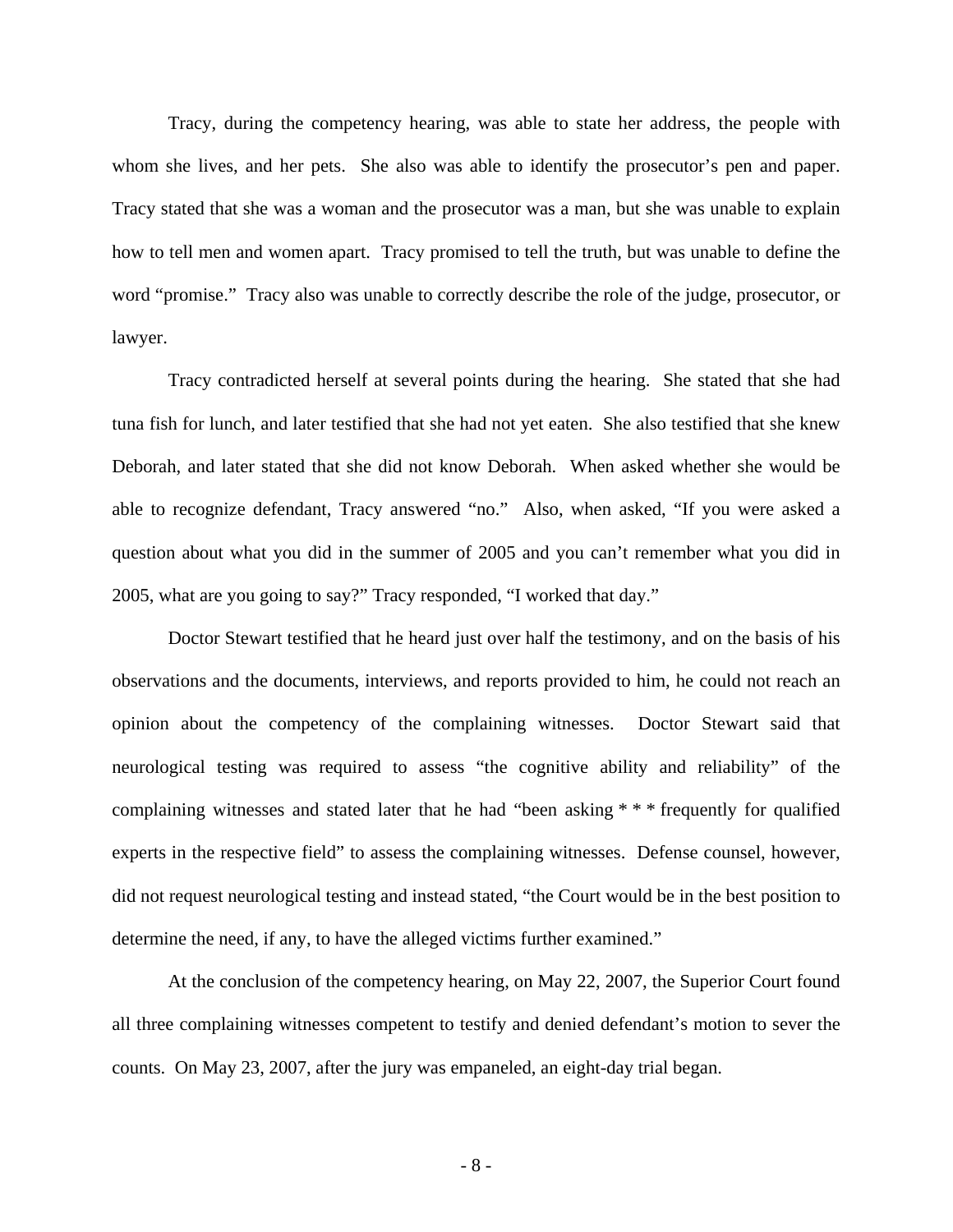On June 4, 2007, the jury returned a guilty verdict on two counts of first-degree sexual assault, four counts of second-degree sexual assault, and one count of simple assault or battery. On July 20, 2007, the trial justice denied defendant's motion for a new trial. On August 7, 2007, the trial justice sentenced defendant to life imprisonment for counts 2 and 4 and fifteen years to serve on counts 3 and 5, all such terms to run concurrently. He also sentenced defendant to two concurrent terms of fifteen years on counts 6 and 7, said terms to run consecutively to counts 2, 3, 4, and 5. Finally, he sentenced defendant to one year, consecutive to all other counts for the simple-assault conviction. This sentence amounts to life imprisonment, plus sixteen years.

We discuss additional facts in the context of the issues raised on appeal.

# **A The Competency of the Complaining Witnesses to Testify**

**II**

#### **1. Standard of Review**

This Court will overturn a trial justice's competency ruling only if there has been an abuse of discretion. State v. Lynch, 854 A.2d 1022, 1029 (R.I. 2004). "The trial justice is afforded considerable deference in making a competency ruling since he is in the best position to assess the witness's present ability to comprehend the obligation of this oath, and to give a correct account of what he may have seen or heard." Id. (quoting Seabra v. Trafford-Seabra, 655 A.2d 250, 252 (R.I. 1995)). When there is any doubt concerning a witness's minimum credibility, it "should be resolved in favor of allowing the jury to hear the testimony and judge the credibility of the witness themselves." Lynch, 854 A.2d at 1030.

## **2. Discussion**

The trial justice in the instant case conducted a two-day competency hearing, allowing both defendant and the state to question the complaining witnesses. Further, Dr. Stewart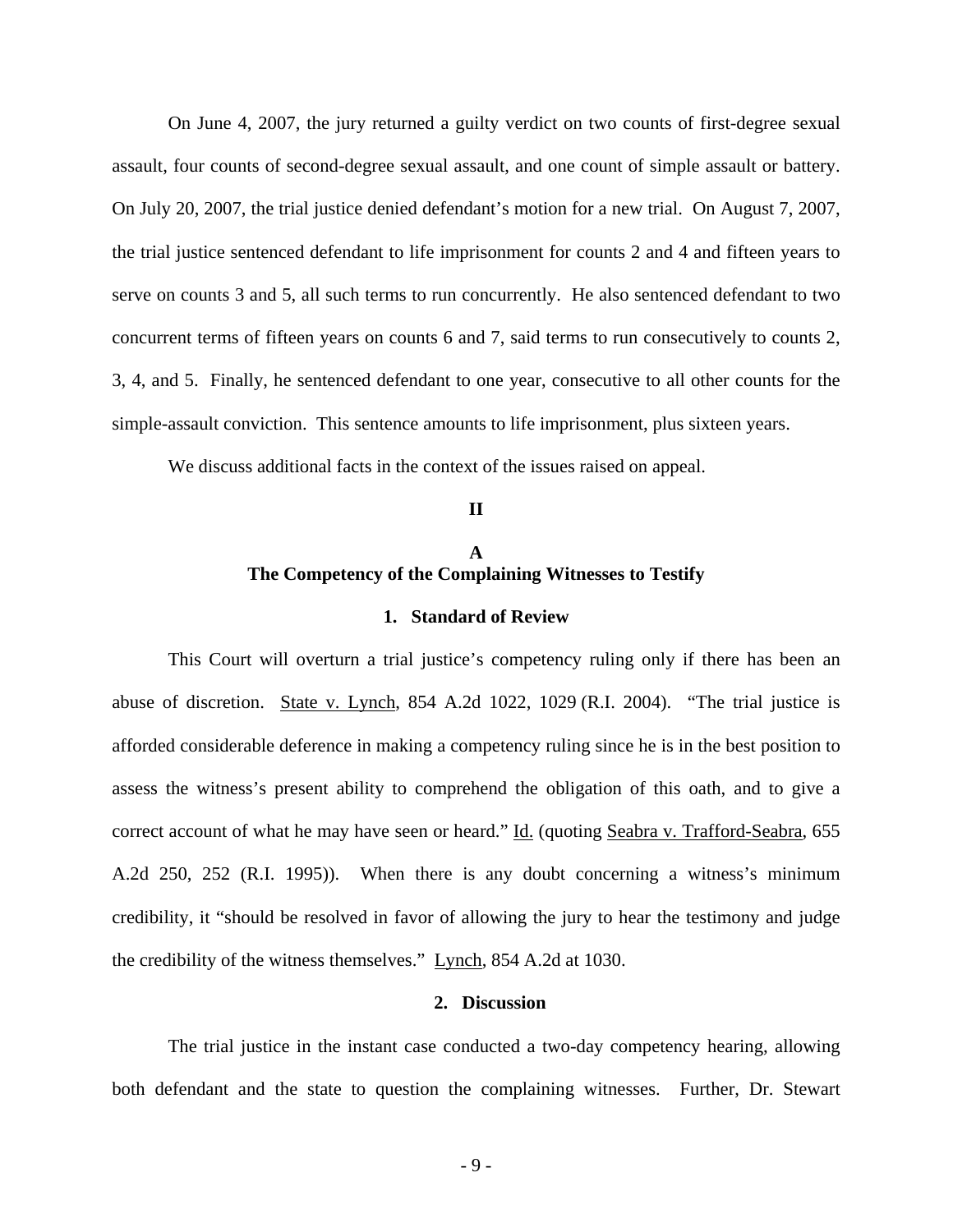presented testimony and his opinion about the competency of the witnesses. After hearing the complaining witnesses and the expert witness testify, the trial justice found all three complaining witnesses competent to testify given their appreciation of the need to tell the truth and their ability to observe, recollect, and communicate.

The defendant contends the trial justice abused his discretion in finding two of the three complaining witnesses, Tracy and Deborah, competent to testify at trial. Specifically, defendant draws attention to discrepancies in Tracy's testimony, her testimony that she would be unable to identify defendant if she saw him, and her inability to explain the differences between a male and a female. In further support of his position, defendant notes Tracy's inability to explain the word "promise," her inability to identify the roles of a judge, lawyer, or prosecutor, as well as weaknesses in her recollection. The defendant highlights the fact that Tracy spontaneously uttered statements such as "he touched me," and that Tracy had inconsistencies in her testimony. Additionally, Mr. Rivera contends that Tracy's admission that she had rehearsed her testimony further supports his argument that she was incompetent to testify.

Similarly, Mr. Rivera argues that it was an abuse of discretion for the trial justice to find Deborah competent to testify. To support his argument, defendant notes that Deborah was unable to differentiate between a man and woman, that she did not know the meaning of the word "oath," and that she had practiced her testimony before the competency hearing.

"Rule 601 of the Rhode Island Rules of Evidence requires that a witness be competent to testify." Lynch, 854 A.2d at 1029. To find a witness competent to testify, the trial justice must make four determinations: "the witness must be able to 'observe, recollect, communicate, and appreciate the necessity of telling the truth." Id. (quoting Seabra, 655 A.2d at 252). Furthermore, there is no per se rule that disqualifies individuals with developmental disabilities or mental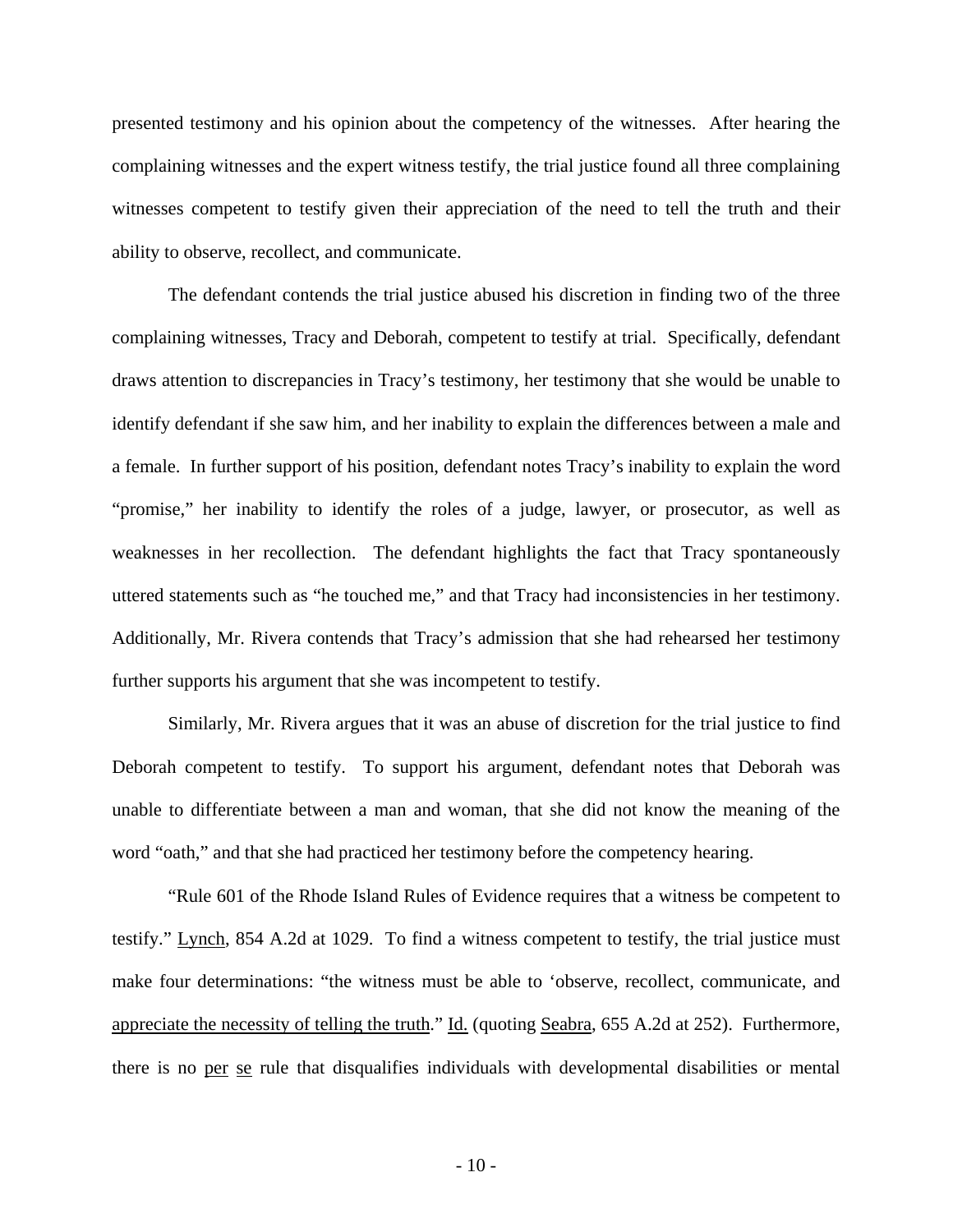illnesses from testifying at trial. See id. (finding a sixteen-year-old developmentally disabled youth competent to testify); State v. Franklin, 103 R.I. 715, 723-24, 241 A.2d 219, 225 (1968) (noting that there is no presumption disqualifying a mentally ill witness). Rather, competency is to be determined by the trial justice on a case-by-case basis. See Pierce v. New England Telephone & Telegraph Co., 86 R.I. 326, 330-31, 134 A.2d 421, 423 (1957).

In the case under review, Tracy demonstrated her ability to observe and communicate her observations when she identified a pen and a piece of paper that the prosecutor was holding. She also exhibited her ability to recollect and communicate when she identified her address, the people with whom she lives, and her pets. Tracy demonstrated an appreciation for the necessity of telling the truth when she agreed to say "I don't remember" if she did not recall an answer to a question. She also exhibited an understanding of the consequences of lying and promised not to lie. When the prosecutor asked whether a piece of paper was red, Tracy corrected the prosecutor, stating that the paper was white, thus showing that she was able to correctly observe the color of the paper, communicate her observation, and tell the truth.

Although Tracy admitted to rehearsing her testimony, this does not change our analysis of her competency. Testimony rehearsal goes to the credibility of the witness, not his or her competency. Cf. State v. Russell, 950 A.2d 418, 434 (R.I. 2008) (approving a trial justice's consideration of a witness's testimony rehearsal in passing on the credibility of her testimony). It was within the province of the trial justice to consider the witness's testimony in light of the fact that she had rehearsed her testimony. Tracy's honesty about having rehearsed her testimony could be seen further as adding to her credibility and her appreciation of the need to tell the truth.

Tracy was unable to define the word "promise," but a witness need not be able to explain such abstract concepts. Rather, he or she must be able to appreciate that he or she must be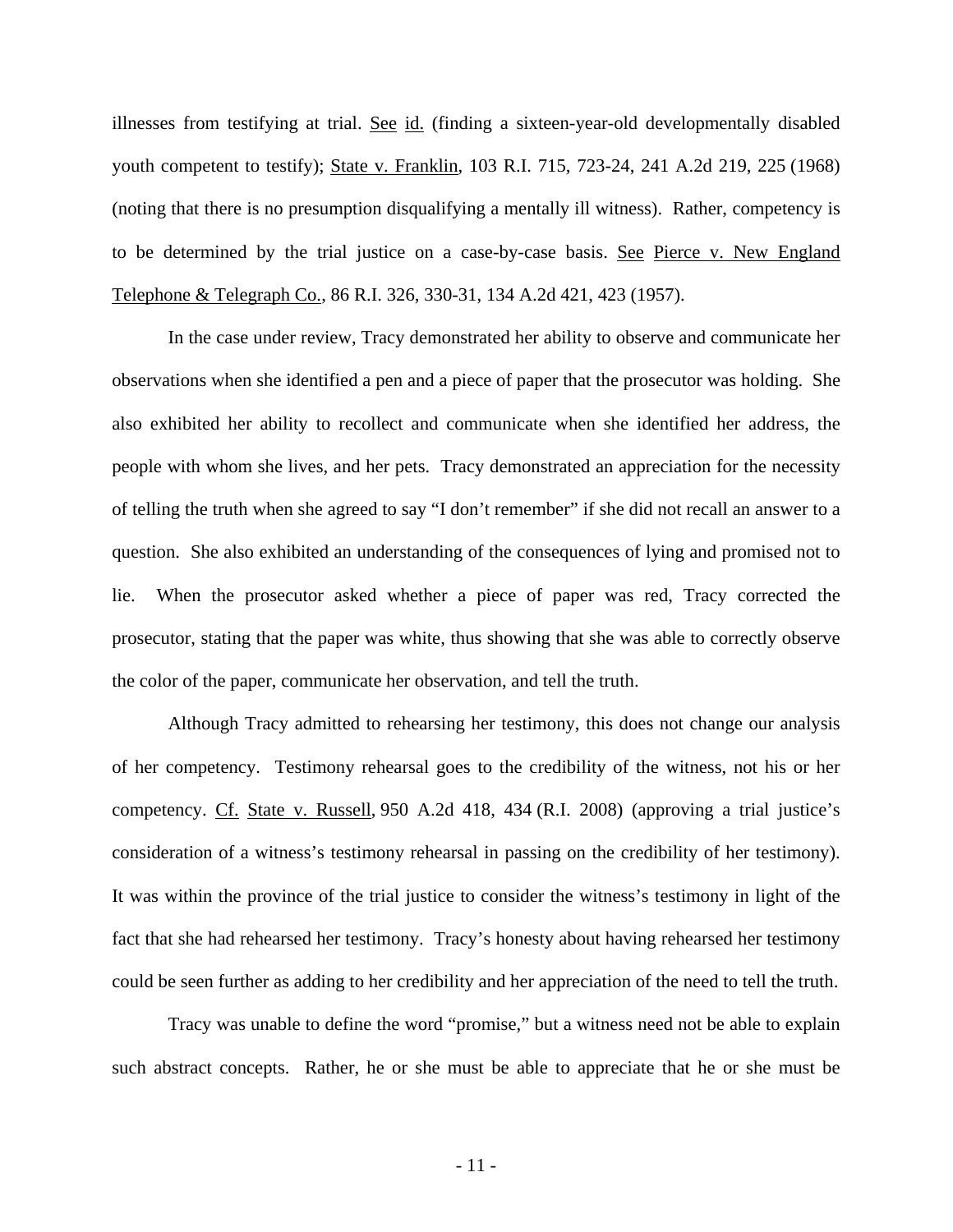truthful. Tracy did state during the competency hearing that she would be unable to identify defendant if she saw him,<sup>[4](#page-11-0)</sup> but she was able to identify him during the actual trial. Finally, Tracy's testimony that she could not differentiate between a man and a woman, and her confusion over questions about Deborah, do not alter our assessment, considering that the totality of her testimony exhibited her ability to observe, recollect, and communicate. We agree with the trial justice that although Tracy responded to questions very literally, her literal understanding of language does not preclude her from being able to communicate.

 Similarly, Deborah displayed her ability to recall and communicate facts as she named the members in her family, described her pets, recalled what she ate for breakfast, and recited her home address. Deborah did display some confusion concerning what she had eaten the previous day, but she asked for clarification.Additionally, when she could not recall an answer, she chose not to answer the question, rather than give an incorrect answer.

Deborah also displayed an appreciation for telling the truth when she stated that "you should tell the truth" and "a lie is bad." Furthermore, she stated that if she did not understand a question about something that occurred in 2005, she would state that she could not remember. Deborah's inability to articulate the difference between a man and a woman does not bear on her ability to observe, recollect, and communicate, given the totality of her testimony. Moreover, for the reasons noted above, Deborah's rehearsal of her testimony and her inability to define "oath" are not sufficient grounds to find her incompetent to testify.

<span id="page-11-0"></span> 4 The dialogue concerning Tracy's ability to identify defendant occurred as follows: "[State]: If you saw [defendant], you [sic] would you be able to recognize him? "[Tracy]: No.

 <sup>&</sup>quot;[State]: You wouldn't be able to recognize him if you saw him again?

 <sup>&</sup>quot;[Tracy]: I won't ever see him again. I won't be on the bus then."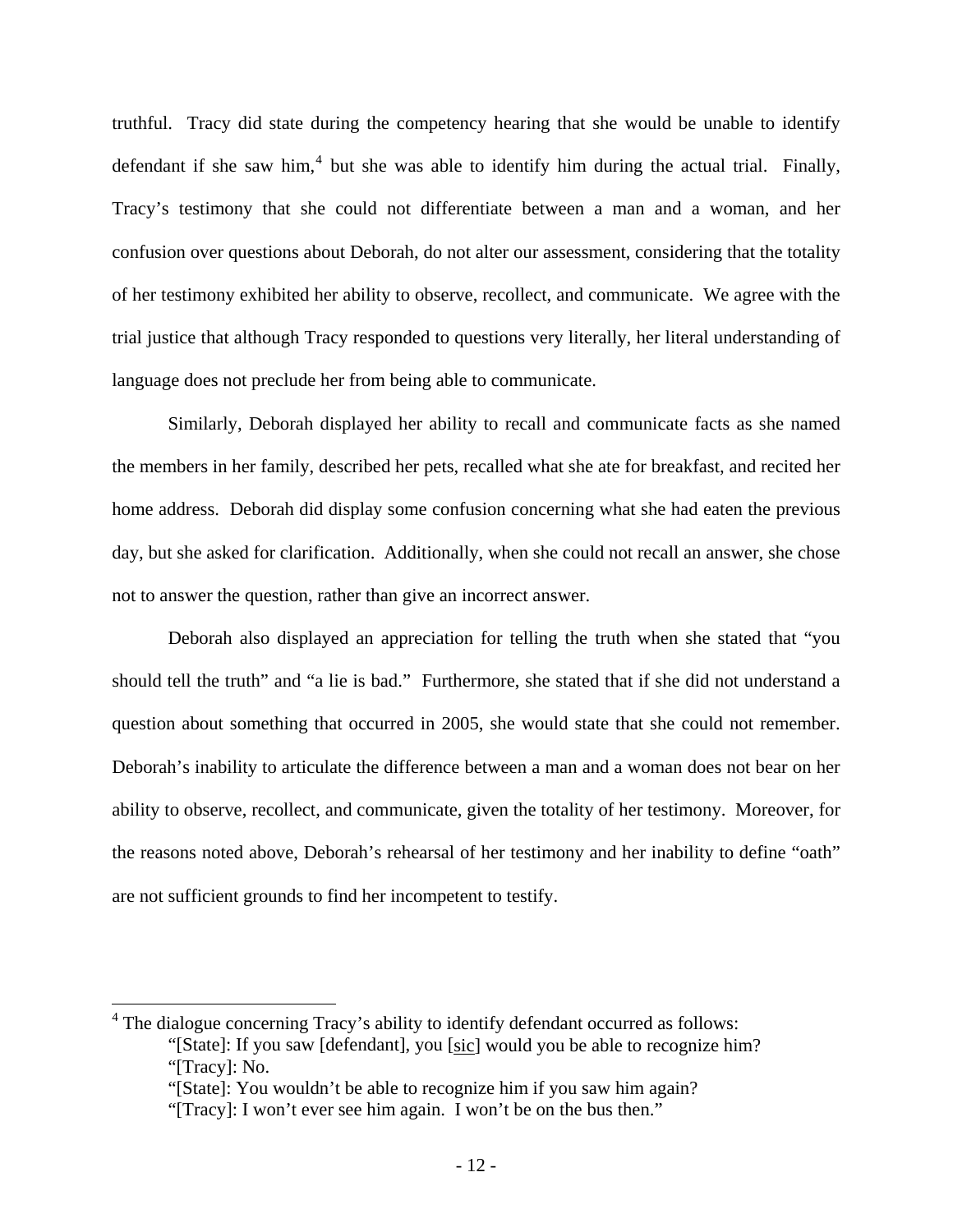Considering the totality of the evidence adduced at the competency hearing, we are satisfied that the trial justice's ruling was a sustainable exercise of his discretion.

## **B Motion to Sever**

The defendant avers that the trial justice improperly denied his motion to sever the counts against him.<sup>[5](#page-12-0)</sup> Mr. Rivera contends that he was prejudiced by having three victims, particularly three developmentally disabled victims, testify against him during one trial because their testimony confused the jury. Furthermore, Mr. Rivera disagrees with the standard of review for severance of trial counts; specifically, he does not believe that "substantial prejudice" should be the standard. The defendant also argues that he was prejudiced because the weight of the evidence against defendant for some of the counts may have been greater than for others. Finally, defendant argues that it is unlikely the state would call a victim as a witness during a separate criminal trial because it would violate defendant's Fifth and Fourteenth Amendment constitutional rights.

#### **1. Standard of Review**

Severance of the counts against a defendant, under Rule 14 of the Superior Court Rules of Criminal Procedure, is not a matter of right, but rather lies within the sound discretion of the trial justice. State v. Pereira, 973 A.2d 19, 27 (R.I. 2009). This Court will not overturn a "trial justice's decision under Rule 14 absent a clear abuse of discretion." Id. at 28 (citing State v. Rice, 755 A.2d 137, 143 (R.I. 2000)). For reversal, "a defendant must show that the trial justice's denial of the motion to sever prejudiced the defendant to such a degree that he or she

 $\overline{a}$ 

<span id="page-12-0"></span><sup>&</sup>lt;sup>5</sup> Though defendant's brief presented his motion to sever argument under his motion for new trial heading, it does not appear that defendant addressed his motion for severance in his motion for new trial. Thus, we treat it as independent from defendant's appeal from the denial of the motion for new trial.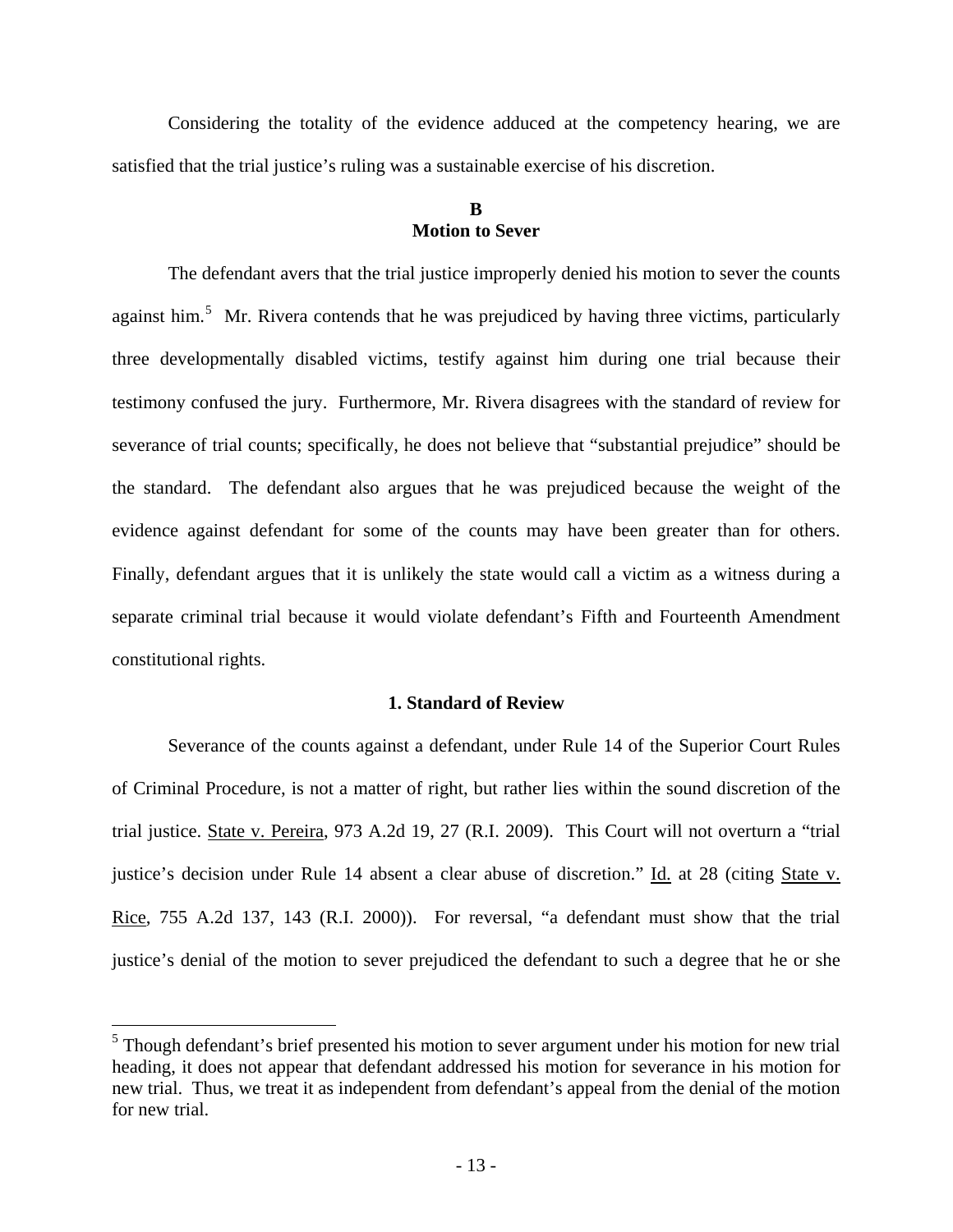was denied a fair trial." State v. Hernandez, 822 A.2d 915, 920 (R.I. 2003) (quoting State v. Verrecchia, 766 A.2d 377, 386 (R.I. 2001)).

 Furthermore, "in cases in which the outcome would have been the same had separate trials been held, we will not disturb the trial justice's decision not to sever, even when the defendant may have suffered some disadvantage in defending against the joined counts simultaneously." Rice, 755 A.2d at 144.

#### **2. Discussion**

Rule 8(a) of the Superior Court Rules of Criminal Procedure allows the state to charge a defendant with multiple offenses in a single indictment if the offenses are "of the same or similar character or are based on the same transaction or on two (2) or more acts or transactions connected together or constituting parts of a common scheme or plan." A trial justice may, however, under Rule 14 order separate trials of the counts against the defendant "[i]f it appears that a defendant or the State is prejudiced by a joinder of offenses \* \* \*."

Generally, Rule 14 does not require severance when "the evidence related to each one of the counts is straightforward, simple, and distinct." State v. Day, 898 A.2d 698, 705 (R.I. 2006) (quoting Rice, 755 A.2d at 144). We are confident that the trial justice did not abuse his discretion in denying defendant's motion for severance. The counts against Mr. Rivera were similar in character and "straightforward, simple and distinct."

It is well settled in this jurisdiction that a defendant must show substantial prejudice for this Court to overturn a trial justice's denial of a motion for severance. See Pereira, 973 A.2d at 28 ("The defendant must show that he did, in fact, suffer real and substantial prejudice."). In fact, defendant himself notes in his brief that the defendant must show that severance resulted in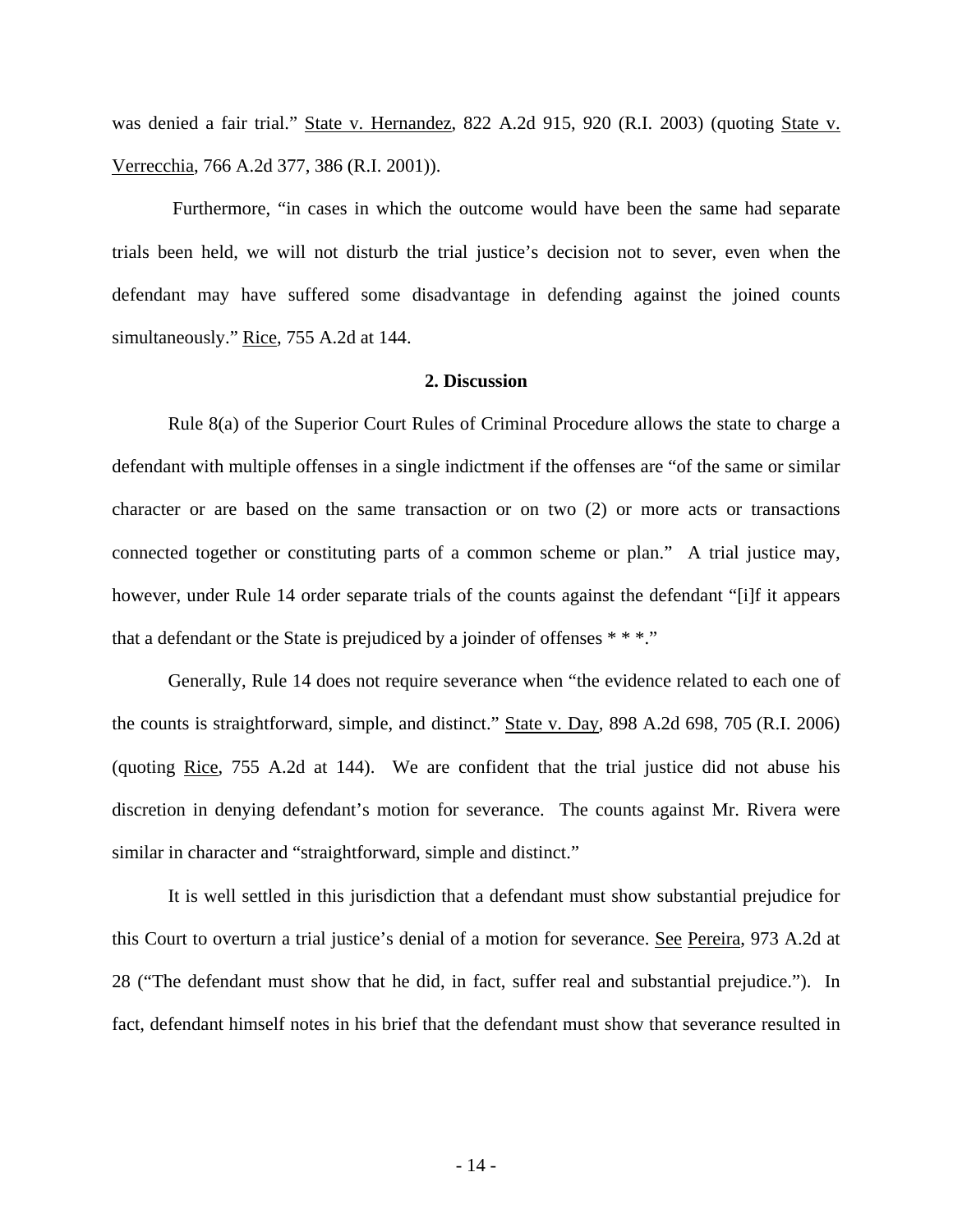substantial prejudice. $6$  Substantial prejudice is determined by balancing "efficiency and convenience in judicial administration on the one hand and the defendant's right to a fair trial without prejudice on the other." Id. (quoting Day, 898 A.2d at 705).

This Court has found that substantial prejudice from joinder may come in different forms:

"(1) [The defendant] may become embarrassed or confounded in presenting separate defenses; (2) the jury may use the evidence of one of the crimes charged to infer a criminal disposition on the part of the defendant from which it found his guilt of the other crime or crimes charged; or (3) the jury may cumulate the evidence of the various crimes charged and find guilt when, if considered separately, it would not so find." Pereira, 973 A.2d at 28 (quoting State v. Patriarca, 112 R.I. 14, 30, 308 A.2d 300, 311 (1973) and Drew v. United States, 331 F.2d 85, 88 (D.C. Cir. 1964)).

Mr. Rivera contends that there was potential for the jury to be misled because of the amount of evidence presented against him and, also, that the jury may have been misled because the weight of evidence with respect to one complaining witness was stronger than the evidence with respect to the other two complaining witnesses. It is unclear whether Mr. Rivera believes the jury may have used evidence from the stronger case to infer guilt in the other cases against him, or whether he believes the jury viewed the evidence cumulatively. In either case, defendant's argument is unavailing, and we decline to disturb the trial justice's ruling.

In Rice, 755 A.2d at 141, the defendant was charged with six counts related to four incidents of sexual assault committed at three separate locations against two minor children. This Court in Rice found joinder appropriate because the incidents of sexual assault occurred during a short time span, the incidents occurred in close geographical proximity to one another, and the counts were similar to one another. Id. at 143-44.

<span id="page-14-0"></span><sup>&</sup>lt;sup>6</sup> Defense counsel also conceded at oral argument that the test was "substantial prejudice."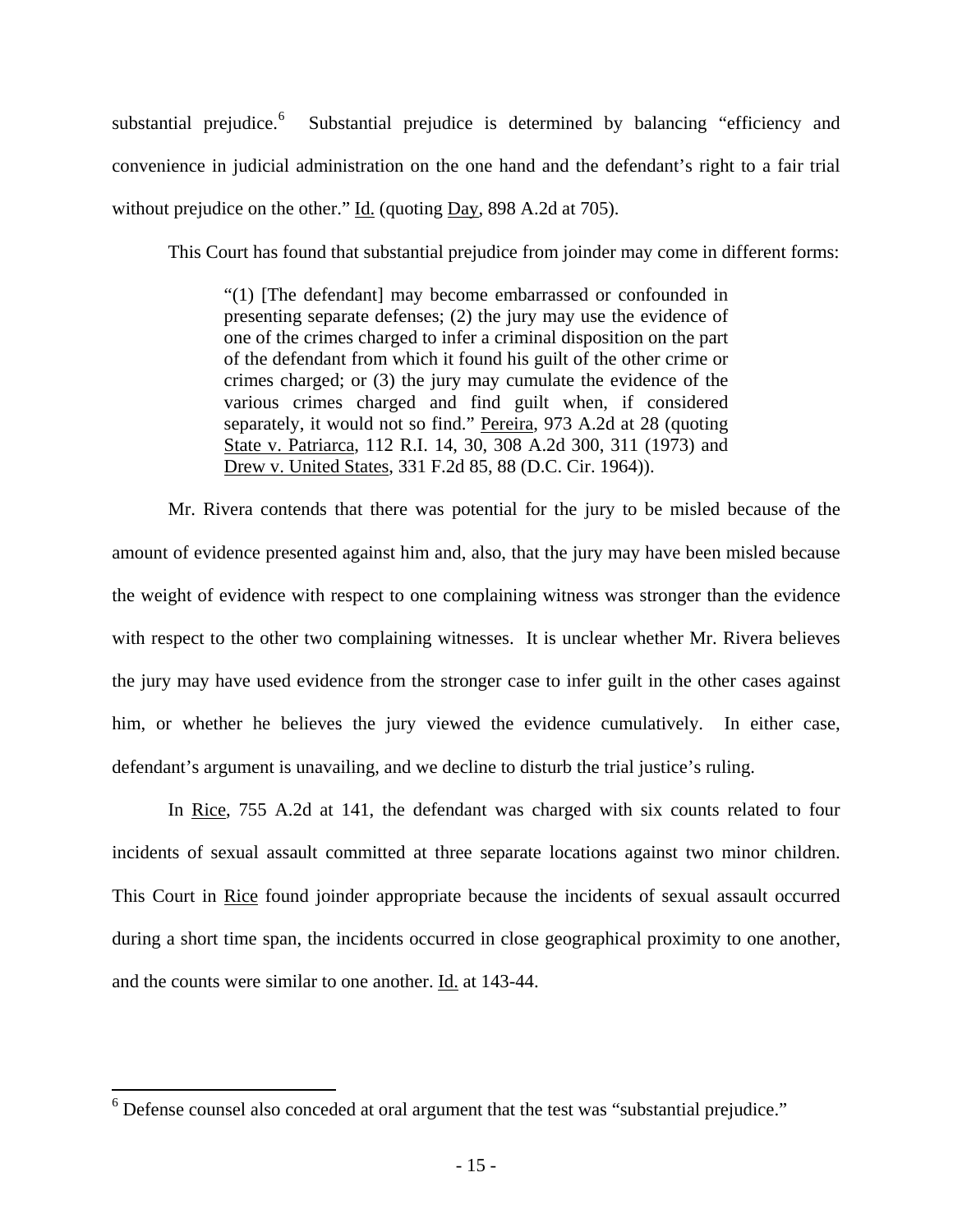In the present case, Mr. Rivera was charged with seven counts of sexual assault against three people with developmental disabilities and with whom he had contact as a RIde vehicle operator. The alleged assaults also were committed in the same vehicle over a period of approximately one month. Additionally, the evidence as to each count was straightforward, simple, and distinct. Generally, the three complaining witnesses testified about their own allegations, their mothers testified to the counts relating to their daughters, and the remaining witnesses gave background information about the RIde bus, the LaPlante Center, and the investigations that ensued upon the women's reports. The straightforward and distinct presentation of evidence in this manner facilitated the jury's understanding of the separate counts.

The trial justice also stated at least twice during the jury instructions that each of the charges had to be considered separately and that the state must prove each element beyond a reasonable doubt. This Court has adopted the presumption that "juries are able to respond impartially to the trial evidence with the assistance given by instructions from the trial justice." Day, 898 A.2d at 705 (quoting State v. LaRoche, 683 A.2d 989, 998 (R.I. 1996)). In the present case, the jury's thoughtfulness in its consideration of the facts and credibility of the witnesses not only is presumed, but also may be inferred from defendant's conviction on one count of a lesserincluded offense.

Moreover, defendant's argument that the state would not call one victim as a witness in a separate criminal trial because it would violate defendant's Fifth and Fourteenth Amendment constitutional rights is confusing, undeveloped, and without merit. The defendant seems to hypothesize that "a defendant," not necessarily Mr. Rivera himself, would be faced with a dilemma concerning whether he or she should testify about one victim and not another victim.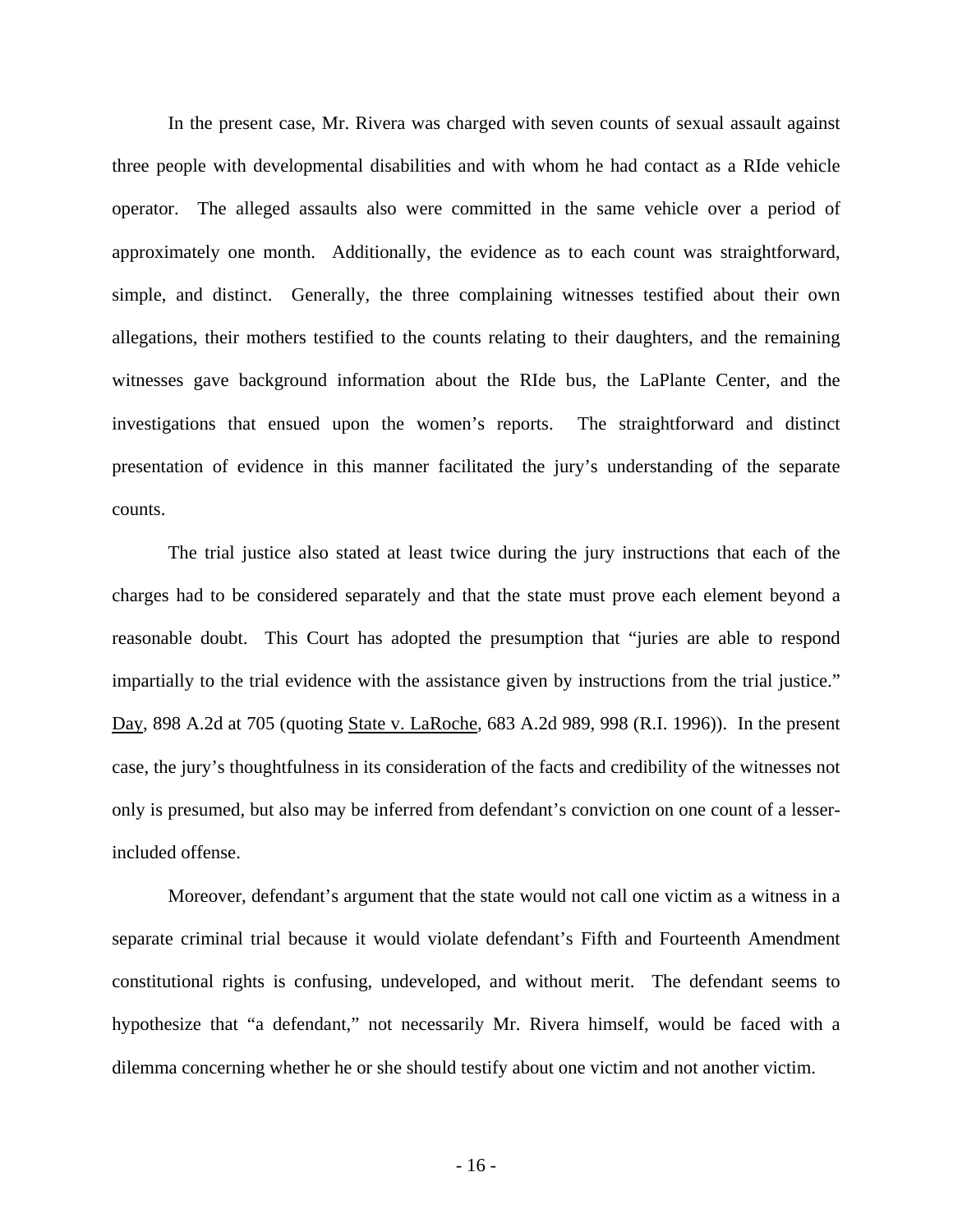This Court has held that severance is not "mandatory every time a defendant wishes to testify to one charge but to remain silent on another. If that were the law, a court would be divested of all control over the matter of severance and the choice would be entrusted to the defendant." Pereira, 973 A.2d at 29 (quoting United States v. Archer, 843 F.2d 1019, 1022 (7th Cir. 1988)). A defendant must "offer in timely fashion 'enough information' so that the court can weigh 'the considerations of judicial economy' against the defendant's 'freedom to choose whether to testify' as to a particular charge." Id. (quoting United States v. Alosa, 14 F.3d 693, 695 (1st Cir. 1994)).

In the present case, Mr. Rivera's argument is difficult to decipher, and he also did not raise the dilemma of choosing to testify about separate complaining witnesses below. Therefore, we decline to consider any theoretical prejudice joinder may have caused.<sup>[7](#page-16-0)</sup>

## **C Motion for New Trial**

## **1. Standard of Review**

The defendant raises a number of issues with respect to the denial of his motion for new trial. This Court is deferential to the trial justice when reviewing the decision on a motion for new trial. "Provided that the trial justice has 'articulated an adequate rationale for denying a motion,'  $**$  \* a trial justice's ruling on a new trial motion is entitled to great weight." State v. Flori, 963 A.2d 932, 937 (R.I. 2009) (quoting State v. Bergevine, 942 A.2d 974, 981 (R.I. 2008)). "Accordingly, '[a] trial justice's ruling on a new-trial motion will not be overturned

 $\overline{a}$ 

<span id="page-16-0"></span> $<sup>7</sup>$  Mr. Rivera also stated that a juror was excused for cause, off the record, because the juror said,</sup> "he could not sit on the jury because of what the defendant had done to all those women." This incident, if it did indeed happen as defendant recounts, does not show actual substantial prejudice. Rather, it illustrates the effectiveness of voir dire, because the prospective juror was eliminated from the jury after exhibiting prejudice.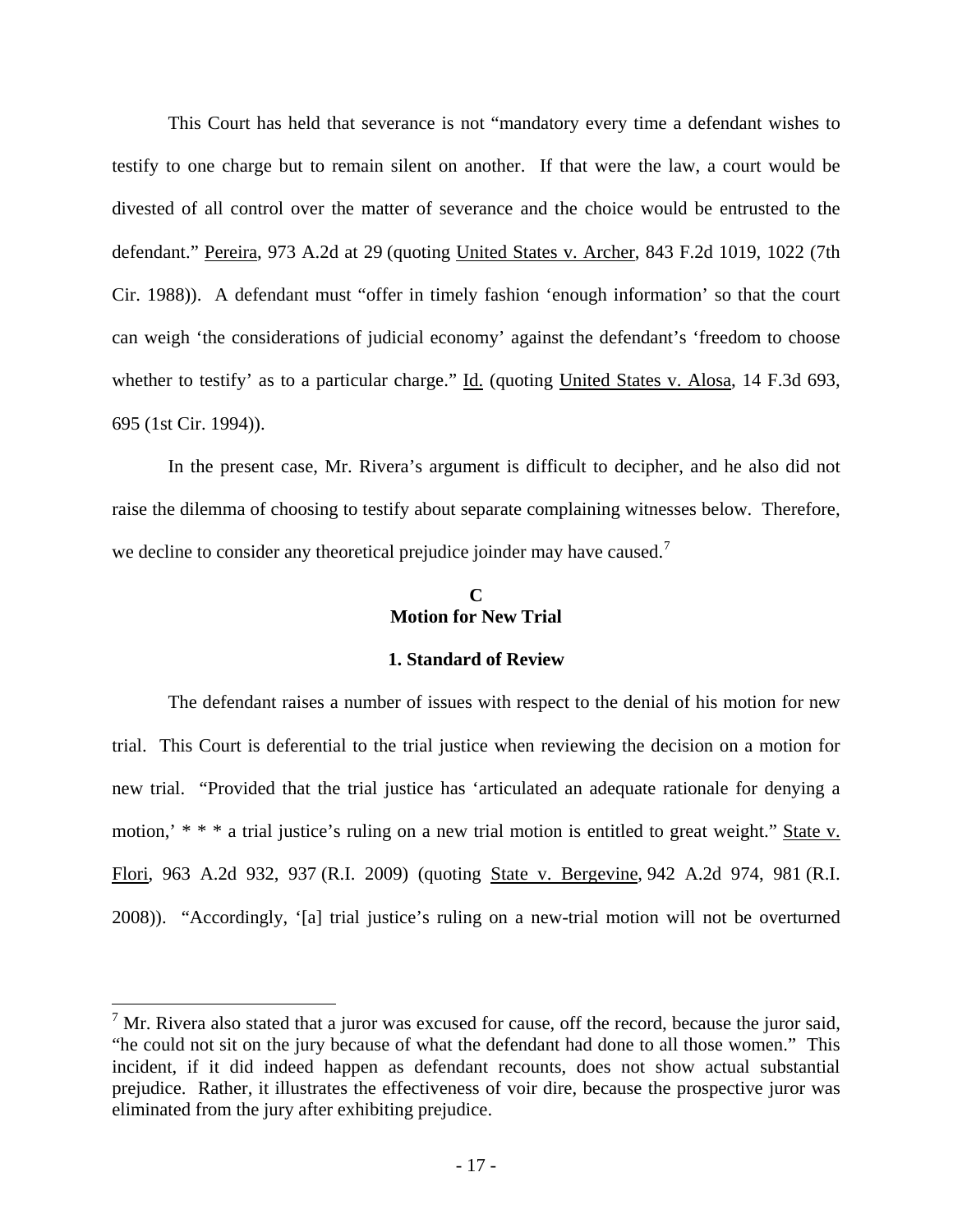unless the trial justice was clearly wrong or unless he or she overlooked or misconceived material and relevant evidence that related to a critical issue in the case.'" Id.

When deciding a motion for new trial on the basis of the legal sufficiency of the evidence, "the trial justice acts as a thirteenth juror and exercises independent judgment on the credibility of witnesses and on the weight of the evidence." State v. Cerda, 957 A.2d 382, 385 (R.I. 2008) (quoting Bergevine, 942 A.2d at 981). "[T]he trial justice must (1) consider the evidence in light of the jury charge, (2) independently assess the credibility of the witnesses and the weight of the evidence, and then (3) determine whether he or she would have reached a result different from that reached by the jury." State v. Schloesser, 940 A.2d 637, 639 (R.I. 2007) (quoting State v. Morales, 895 A.2d 114, 121 (R.I. 2006)). "If, after conducting this independent review, the trial justice agrees with the jury's verdict or if the evidence is such that reasonable minds could differ as to the outcome, the motion for a new trial should be denied." Id. (quoting State v. Gomez, 848 A.2d 221, 234 (R.I. 2004)). "If, however, the trial justice finds that the state has failed to prove the defendant's guilt beyond a reasonable doubt, a new trial must be ordered." Cerda, 957 A.2d at 385.

Although defendant does not expressly articulate an argument claiming that the trial justice committed an error of law, he raises several issues with respect to the denial of his motion for new trial which imply that the trial justice applied incorrect legal standards. These issues, he contends, "may warrant the Supreme Court considering a reversal." Given the substance of defendant's claims, we treat these issues as an appeal from the trial justice's denial of his motion for new trial based upon error of law. The trial justice's identification of the correct legal standard is a question of law, which this Court will review de novo. See State v. Oliveira, 961 A.2d 299, 308 (R.I. 2008) ("This Court undertakes a de novo review of questions of law \* \* \*.");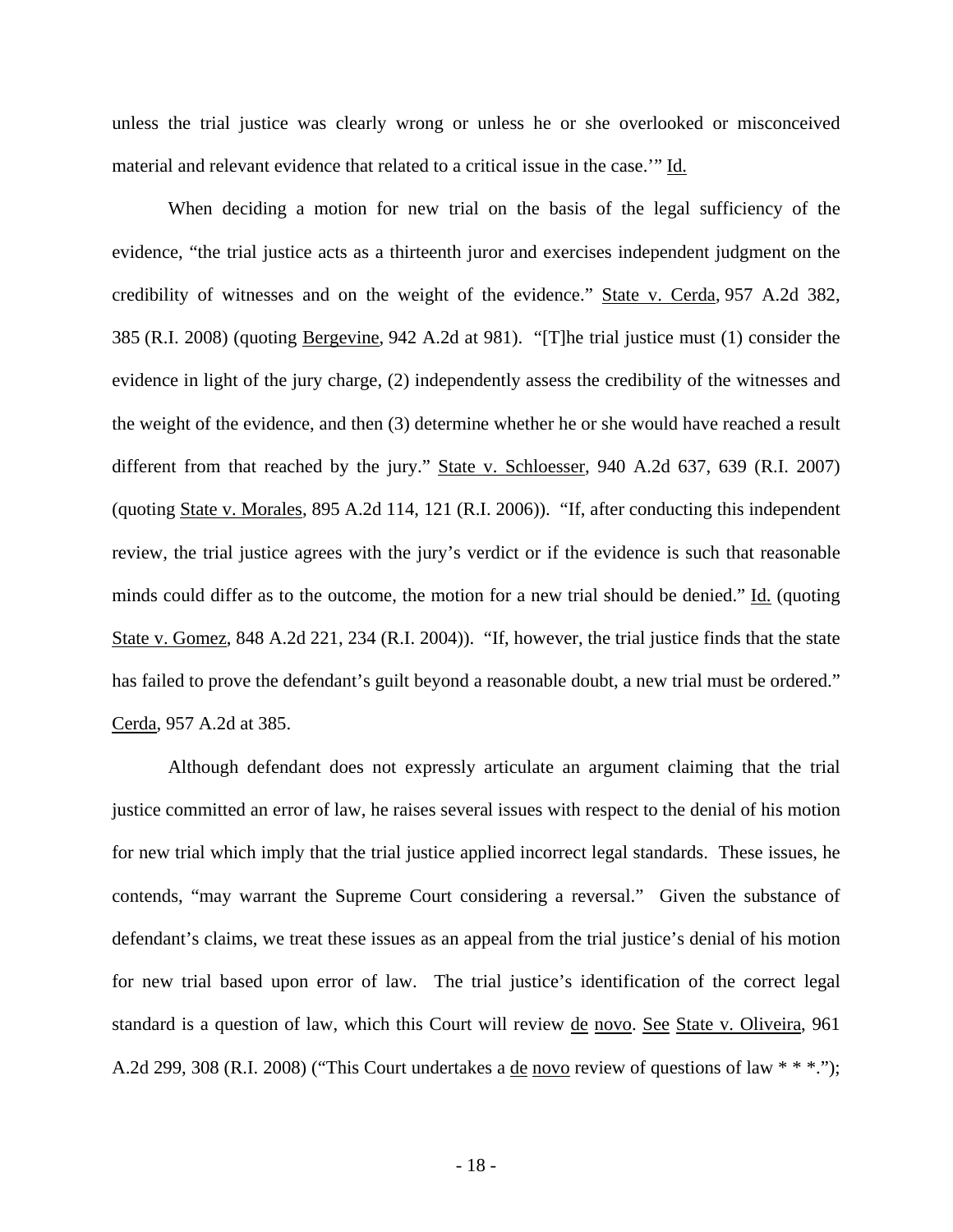see also Votolato v. Merandi, 747 A.2d 455, 460 (R.I. 2000) (noting that, in a civil case, "for this Court to determine whether a trial justice has abused his or her discretion concerning the grant or denial of a new trial based on an error of law occurring at the trial, we must review that grant and the accompanying trial record before us de novo, as we do for other questions of law"). In the case at bar, we have carefully considered defendant's arguments and are well satisfied that the trial justice identified and applied the correct legal standards.

#### **2. The Legal Sufficiency of Evidence Presented at Trial**

The defendant argues that the testimony of the complaining witnesses "was neither competent, legally sufficient nor credible." Specifically, defendant contends that the evidence supporting defendant's alleged penetration of Tracy was "vague, suspect, unclear and not competent." The defendant furthermore lists a number of facts to which the complaining witnesses testified during trial and states that they are devoid of credibility.

It is our opinion, however, that the trial justice sufficiently conducted an independent review of the evidence and adequately stated his justification for denying defendant's motion for new trial. In denying the motion for new trial, the trial justice applied the proper standard in making the determination and acted as a thirteenth juror, exercising independent judgment on the credibility of witnesses and on the weight of the evidence. The crux of this case is credibility: whether the jury believed defendant or the three complaining witnesses. After the trial justice independently assessed the credibility of the witnesses, he concurred with the jury that the complaining witnesses were credible.The trial justice supported this conclusion by referring to the testimony of virtually all of the key witnesses, especially the three complaining witnesses.

 After an independent review of defendant's testimony, the trial justice determined that he was not credible. The trial justice placed emphasis on the fact that defendant's description of the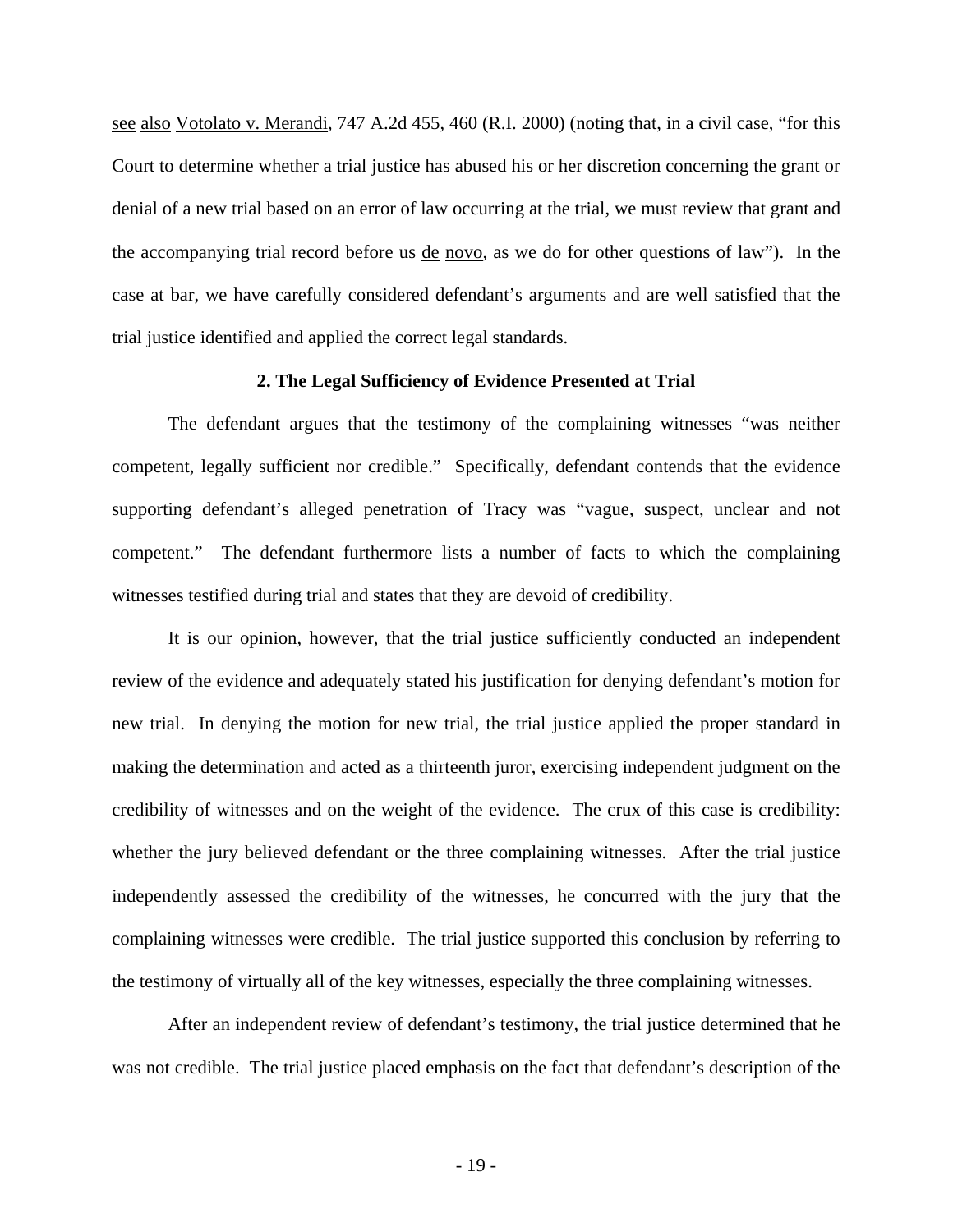seating structure of the bus was inaccurate, in addition to the fact that defendant's driver manifests contradicted his statement that he never was alone on the bus with Tracy.

 The mere fact that defendant disagrees with the trial justice's conclusions about credibility is not a sufficient basis to warrant the granting of a motion for new trial. See State v. Otero, 788 A.2d 469, 474 (R.I. 2002) (denying a motion for new trial noting that it was within the trial justice's province to make credibility determinations). As this Court has stated, "it is the trial justice who has [had] the opportunity to observe the witnesses as they testify and therefore is in a better position to weigh the evidence and to pass upon the credibility of the witnesses than is this [C]ourt[.]" State v. Luanglath, 749 A.2d 1, 5-6 (R.I. 2000) (quoting Lembo v. Lembo, 677 A.2d 414, 417 (R.I. 1996)). Accordingly, the "trial justice's ruling on a new trial motion is entitled to great weight." State v. Flori, 963 A.2d 932, 937 (R.I. 2009) (quoting Bergevine, 942 A.2d at 981). We are satisfied that the trial justice did not abuse his discretion in finding the evidence legally sufficient.

#### **3. Impeachment and the Bill of Particulars**

The defendant argues that he was prejudiced and that the prosecutor committed prosecutorial misconduct when, on cross-examination, the state implied that defendant may have assaulted Tracy on a date outside those designated in the bill of particulars and the indictment. The defendant contends that when asked by the prosecutor whether he was alone with Tracy, or whether Tracy was ever the last passenger on the bus, defendant's answer assumed that the prosecutor referred only to the time frame within the bill of particulars and the indictment.

Mr. Rivera testified that he never was alone with Tracy on the bus, "[e]specially around the summer of 2005."The state later asked Mr. Rivera whether there were two instances in May during which Tracy was the last passenger on the bus.The defendant objected to the line of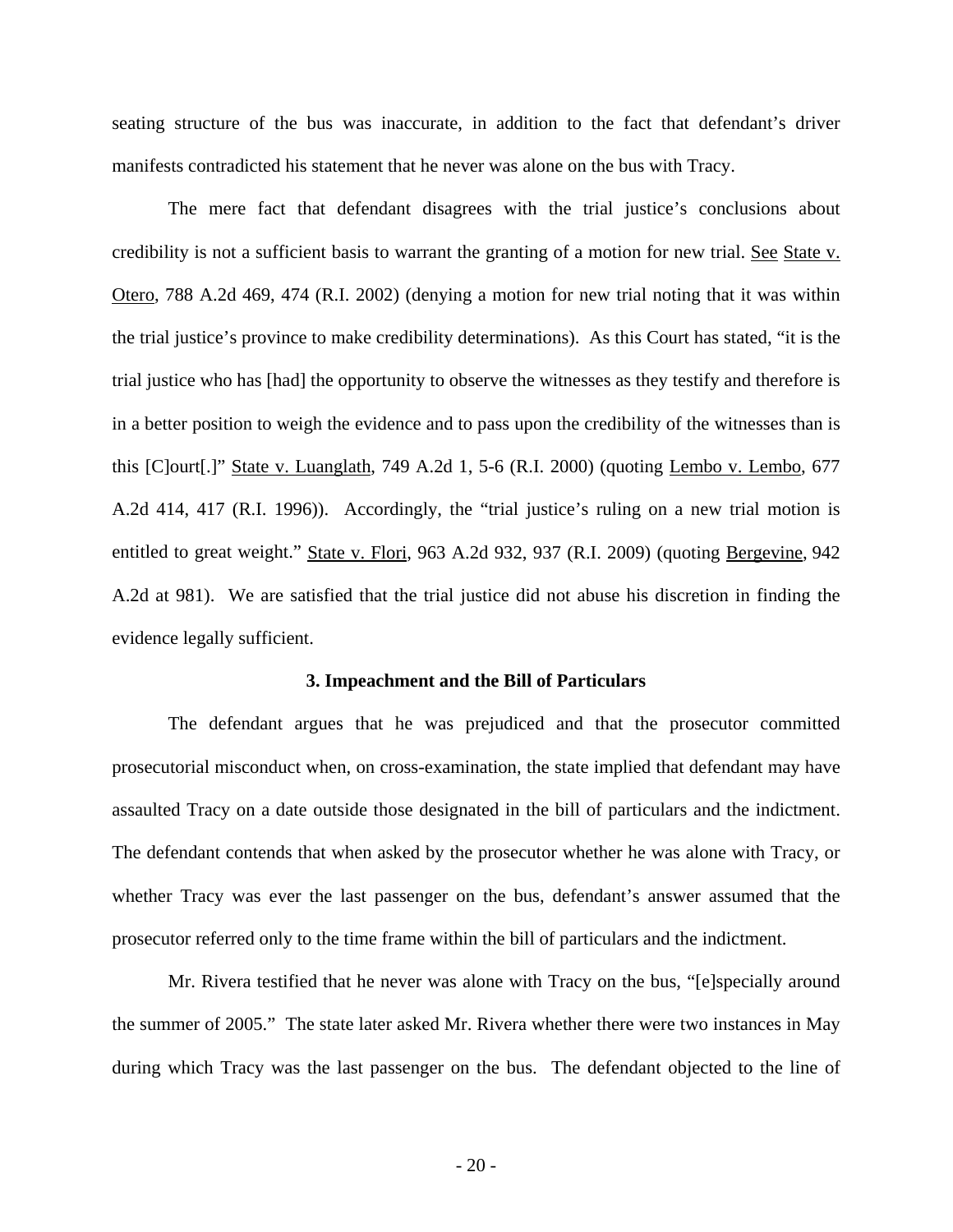questioning as being outside of the time frame contained in the bill of particulars, but the trial justice allowed the questioning.In response, defendant replied that he could not recall, but, upon having his recollection refreshed by a driver's manifest, he testified that Tracy was, in fact, the last person on the bus on May 23, 2005.Thereafter, the state moved to admit the May 2005 driver's manifest into evidence as a full exhibit. The defendant objected on the grounds that the driver's manifest was "not within the scope of the dates as indicated in the indictment." The trial justice overruled defendant's objection. In denying defendant's motion for new trial, the trial justice stated that this line of questioning was allowed because it was solely for the purpose of impeachment.

It is apparent from our review of the record that the state's line of questioning was intended to serve impeachment purposes. The state sought to impeach both defendant's memory and truthfulness in the eyes of the jury and was not attempting to prove that defendant had sexually assaulted Tracy in May 2005. This is apparent because the state specifically asked defendant to jog his memory as he was testifying, rather than having defendant refer to the manifest for the correct answer. The defendant's inability to recall whether Tracy was the last person on the bus on May 23 and May 24, 2005, only eight days before the time frame cited in the bill of particulars, impeached defendant's ability to remember facts from that period. Furthermore, defendant previously had testified that Tracy was never the last person on the bus, and it was within the scope of cross-examination to impeach the accuracy of that statement.

Mr. Rivera argues that he believed during questioning that the state referred only to the dates stated in the indictment and the bill of particulars. The actual language of the state's question, however, did not suggest such a limited time frame.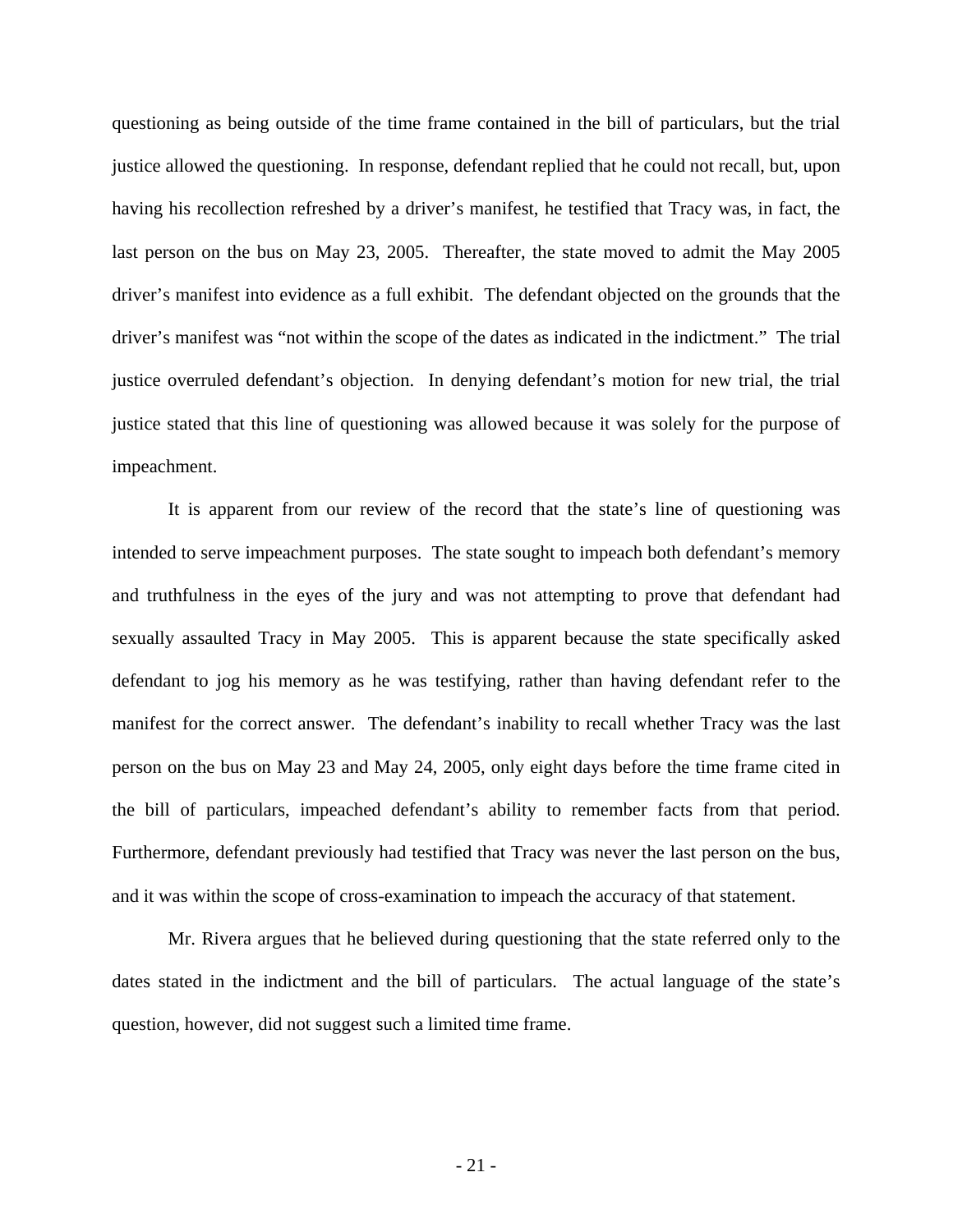This Court has said that "the function of a bill of particulars is to apprise a defendant of the evidentiary details establishing the facts of the offense when such facts have not been included in the indictment or information." State v. LaChapelle, 638 A.2d 525, 527 (R.I. 1994). The general rule is that "when a bill of particulars is produced but extraneous evidence is nevertheless admitted at trial, the trial justice must charge the jurors in a manner that makes clear that in order to convict the defendant, they must find the precise charge set forth in the bill." Id. at 528.

In the case at bar, the trial justice clearly instructed the jury that the state must prove "beyond a reasonable doubt that the defendant committed the particular charge \* \* \* within that time period charged."[8](#page-21-0) Juries are presumed to follow a trial justice's instructions. State v. Hallenbeck, 878 A.2d 992, 1009 (R.I. 2005) (citing State v. Perry, 770 A.2d 882, 885 (R.I. 2001)).

We therefore are satisfied that the trial justice did not err in denying the motion for new trial because of the state's questioning of defendant beyond the dates in the bill of particulars and the indictment.

#### **4. Evidentiary Issues**

#### **a. Evidence of Promiscuity**

The defendant contends he was improperly precluded from questioning Elaine's mother about a previous incident that suggested Elaine was promiscuous. Specifically, defendant argues that he should have been allowed to question Elaine's mother about an incident when Elaine allegedly allowed a male to enter her hotel room at a Special Olympics event. Mr. Rivera argues

<span id="page-21-0"></span><sup>&</sup>lt;sup>8</sup> The defendant did not object to the jury instructions.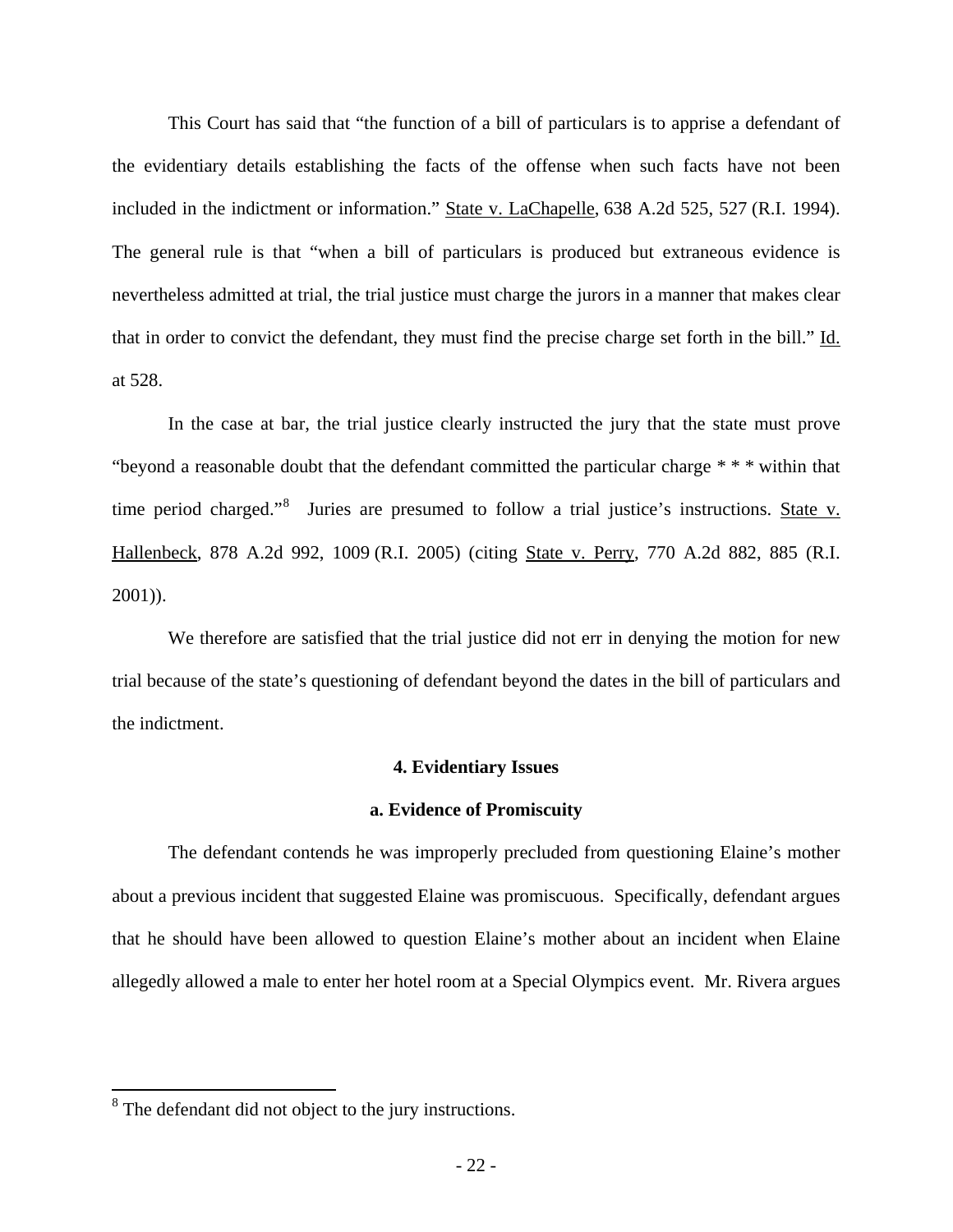that this line of questioning should have been allowed because evidence that Elaine had made sexual advances toward another male was highly relevant and probative.

The rape-shield statute, G.L. 1956 § 11-37-13, requires a defendant to notify the trial justice of his or her intention to introduce evidence pertaining to the complaining witness' sexual activities, with a specific offer of proof. Thereafter, the trial justice may allow the evidence to come in if it is found to be relevant. Lynch, 854 A.2d at 1035. The purpose of the law is to "encourage victims to report crimes without fear of inviting unnecessary probing into the victim's sexual history." State v. Manning, 973 A.2d 524, 535 n.11 (R.I. 2009) (quoting Lynch, 854 A.2d at 1035).

 The trial justice did not commit error in denying defendant's motion for new trial with respect to the exclusion of questions about incidents that allegedly took place between Elaine and two other men. The record reflects that defendant did not notify the trial justice of his intention to probe into Elaine's conduct or otherwise seek a hearing about the admissibility of such evidence, nor did he make a specific offer of proof. Furthermore, as defendant presents his argument, the incidents appear to have little or no probative value.

## **b. Prior Accusations of Sexual Assault**

The defendant contends he should have been allowed to question Elaine's mother about a previous false allegation against another person.<sup>[9](#page-22-0)</sup> At trial, Mr. Rivera sought to question Elaine's mother about an incident during which Elaine allegedly accused another driver of touching her inappropriately. The state objected on the grounds that the question constituted impermissible impeachment by extrinsic evidence.

 $\overline{a}$ 

<span id="page-22-0"></span><sup>&</sup>lt;sup>9</sup> The question at issue is: "Was there another incident on the bus where another driver was operating, she accused someone else of touching her inappropriately?" Thus, the issue appears to be about an alleged prior false accusation against another person rather than Mr. Rivera, as defendant states in his brief.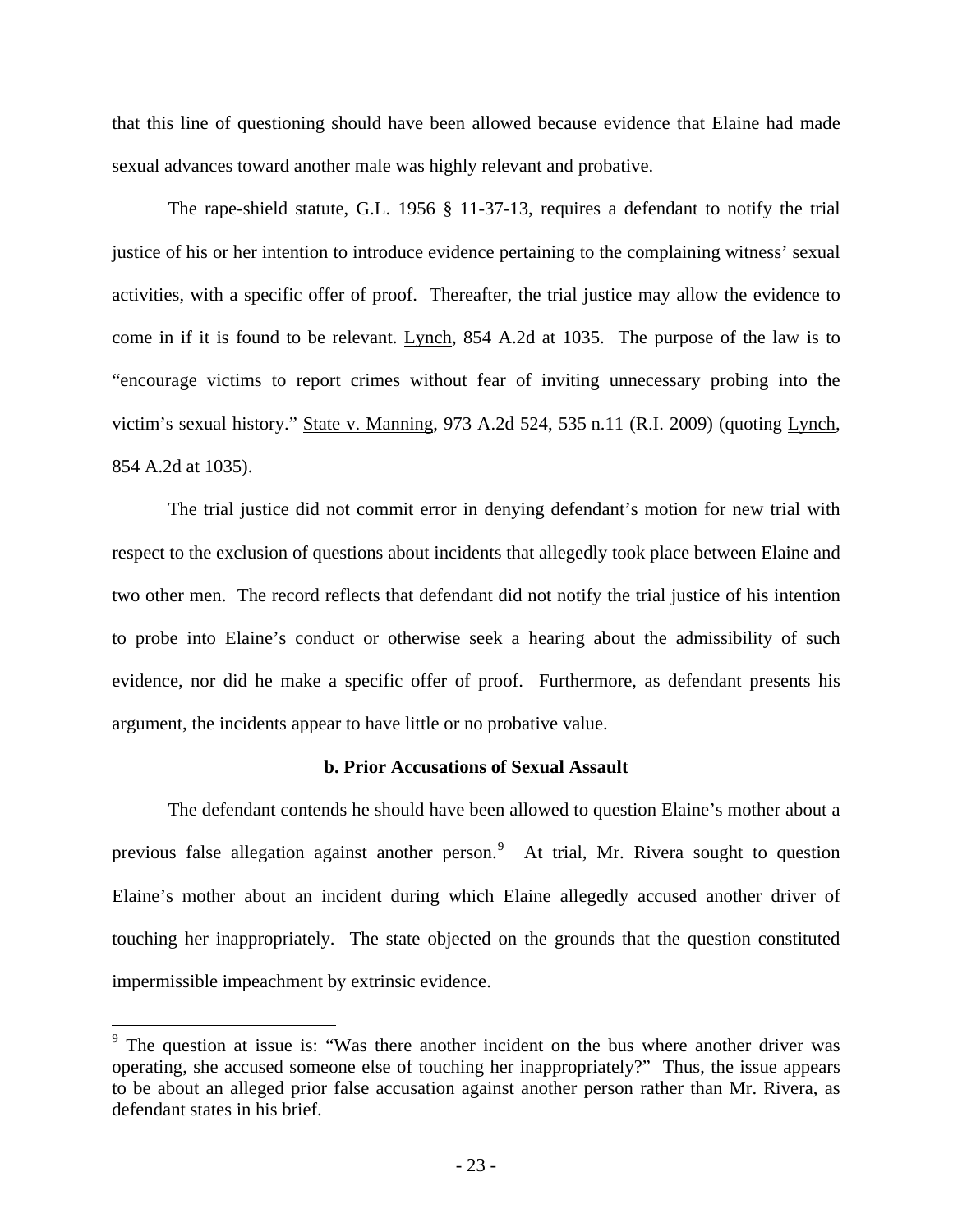Generally, pursuant to Rule 404(a) of the Rhode Island Rules of Evidence, evidence of a witness's prior conduct may not be admitted "for the purpose of proving that he or she acted in conformity therewith on a particular occasion \* \* \*." Under Rule 608(b) of the Rhode Island Rules of Evidence, however, it is within the discretion of the trial justice to allow extrinsic evidence of prior similar false accusations going to a witness's credibility.

We are satisfied that the trial justice did not err in this instance. The defendant never proffered any evidence that the previous allegation occurred, nor that it was false. Without any such evidence, the trial justice was free to find that the prejudicial effect of asking such a question outweighed its probative value and, as a result, to preclude such questioning. See Manning, 973 A.2d at 535 ("[H]e must at least present some indicia tending to show that the prior accusation was false, or else he runs the risk of a determination that its probative value is outweighed by its prejudicial effect.").

#### **c. Cross-Examination and Direct Examination**

The defendant contends that the trial justice made numerous erroneous evidentiary rulings that violated his right to confront the witnesses against him and to cross-examine those witnesses, under article 1, section 10, of the Rhode Island Constitution and the Sixth Amendment to the United States Constitution.

The defendant argues that the trial justice erred in ruling that his questioning of a number of witnesses was beyond the scope of direct examination, and thus could not be explored on cross-examination. Specifically, defendant argues that the trial justice erroneously ruled that defendant's questioning of the three complaining witnesses' mothers and Brenda Centraccio, an employee of the Department of Mental Health, Retardation, and Hospitals, was beyond the scope of direct examination, and thus could not be explored on cross-examination. Mr. Rivera also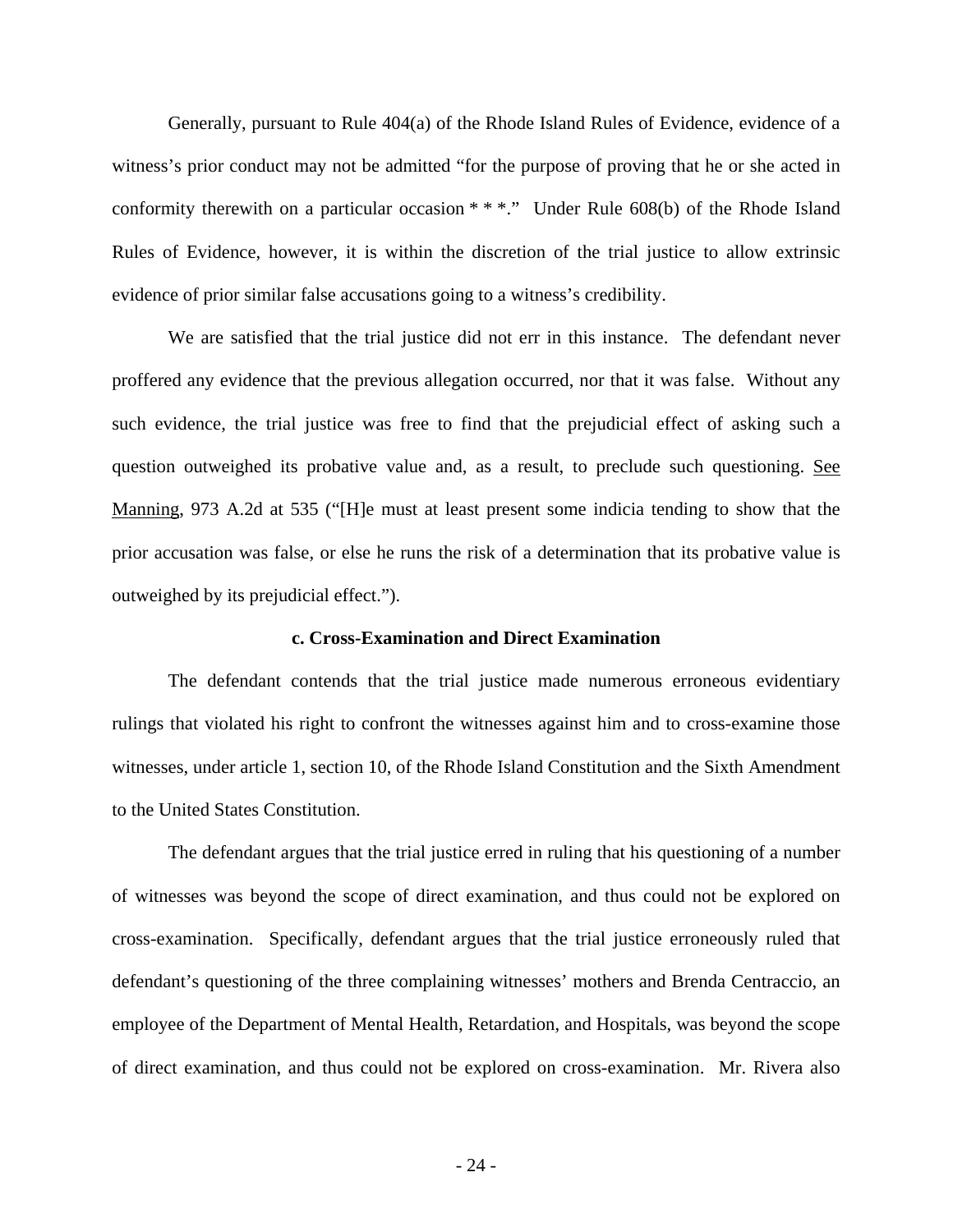avers he was prejudiced by having to call Det. Strickland during his case-in-chief because the state listed him as a witness but never called him.The defendant further contends that he was unable to pursue lines of questioning with other witnesses, including Deborah, Deborah's mother, Ms. Fournier Cole, and Ms. Lonczak, the recreational director and internal investigator at the LaPlante Center.

"Inherent in a criminal defendant's constitutional right to confront witnesses against him or her—found in both article 1, section 10, of the Rhode Island Constitution and the Sixth Amendment to the United States Constitution—'is the fundamental right of the criminal defendant to cross-examine his or her accusers.'" State v. Drew, 919 A.2d 397, 411 (R.I. 2007) (quoting State v. Stansell, 909 A.2d 505, 509 (R.I. 2006)). A criminal defendant's right to "cross-examination, however, is not unbounded." Id. It is well settled that "trial justices are accorded wide discretion to curtail cross-examination after there has been 'sufficient crossexamination to satisfy the Sixth Amendment.'" Id. (quoting Stansell, 909 A.2d at 510). This Court will review "[a] trial justice's decision to limit the scope of cross-examination \* \* \* for clear abuse of discretion; the decision will be overruled 'only if such abuse constitutes prejudicial error.'" Id.

Rule 611(b) of the Rhode Island Rules of Evidence restricts "[c]ross-examination \* \* \* to the subject matter of the direct examination and matters affecting the credibility of the witness." See also State v. Gordon, 880 A.2d 825, 838 (R.I. 2005) ("[C]ross-examination is generally limited to the scope of direct examination  $***$ ."). Questions that exceed the scope of direct examination but are "calculated to explain, contradict or discredit a witness's testimony or designed to test the witness's accuracy, memory, veracity, credibility or bias" may be permitted on cross-examination. State v. Motyka, 893 A.2d 267, 284 (R.I. 2006) (quoting Gordon, 880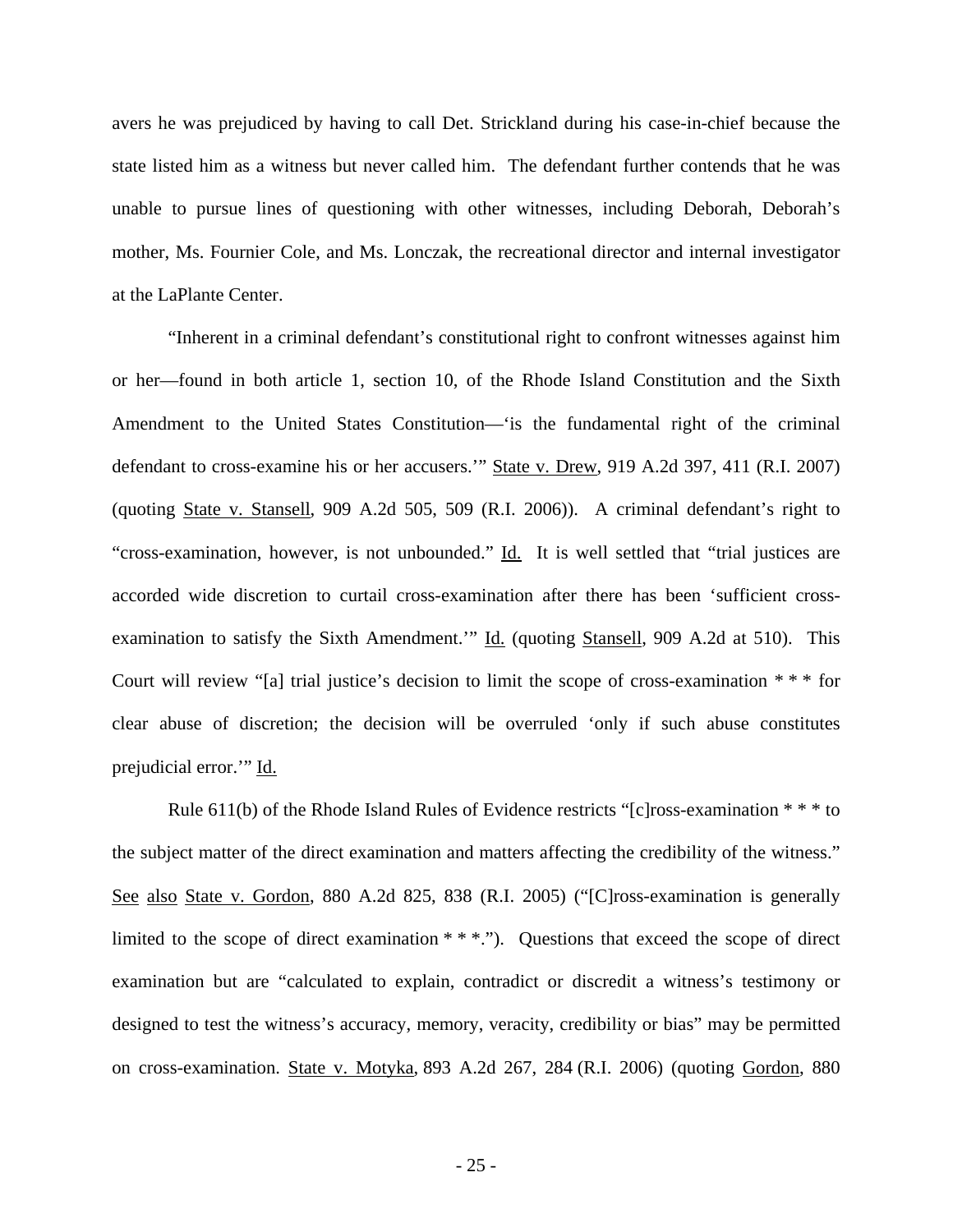A.2d at 838). However, "it is well within the trial justice's discretion 'to limit cross-examination to that which was addressed on direct examination." Id. (quoting State v. Walsh, 731 A.2d 696, 698 (R.I. 1999)).

In the case at bar, we are satisfied the trial justice limited cross-examination of the complaining witnesses' mothers in an appropriate manner. The questions defendant asked were clearly outside the limited scope of direct examination.As to Ms. Fournier Cole and Ms. Lonczak, defendant does not specify the legal basis for his argument, nor do we perceive any abuse of the trial justice's discretion. Similarly, the trial justice sustained objections to questions defendant asked of Deborah that generally called for speculation, or were overly broad and did not have a specific time frame.

All other allegations of error on the part of the trial justice concerning evidentiary issues have been reviewed, and we perceive no error in the trial justice's denial of the motion for new trial.

## **D Motion to Lead the Complaining Witnesses**

The defendant argues that the state should not have been allowed to ask Tracy leading questions because she was not an emotionally distraught witness. Mr. Rivera further contends that the trial justice's approach of considering each question on a question-by-question basis, rather than generally allowing or disallowing leading questions, was poor practice and invited error. The state counters that defendant's objection to leading questions was waived at trial because defendant did not properly raise the issue with specificity.

Before trial began, the state filed a motion requesting leave to ask leading questions of the complaining witnesses, and Mr. Rivera filed an objection to the state's motion.Rather than making a broad ruling on the motion, the trial justice announced that he would consider the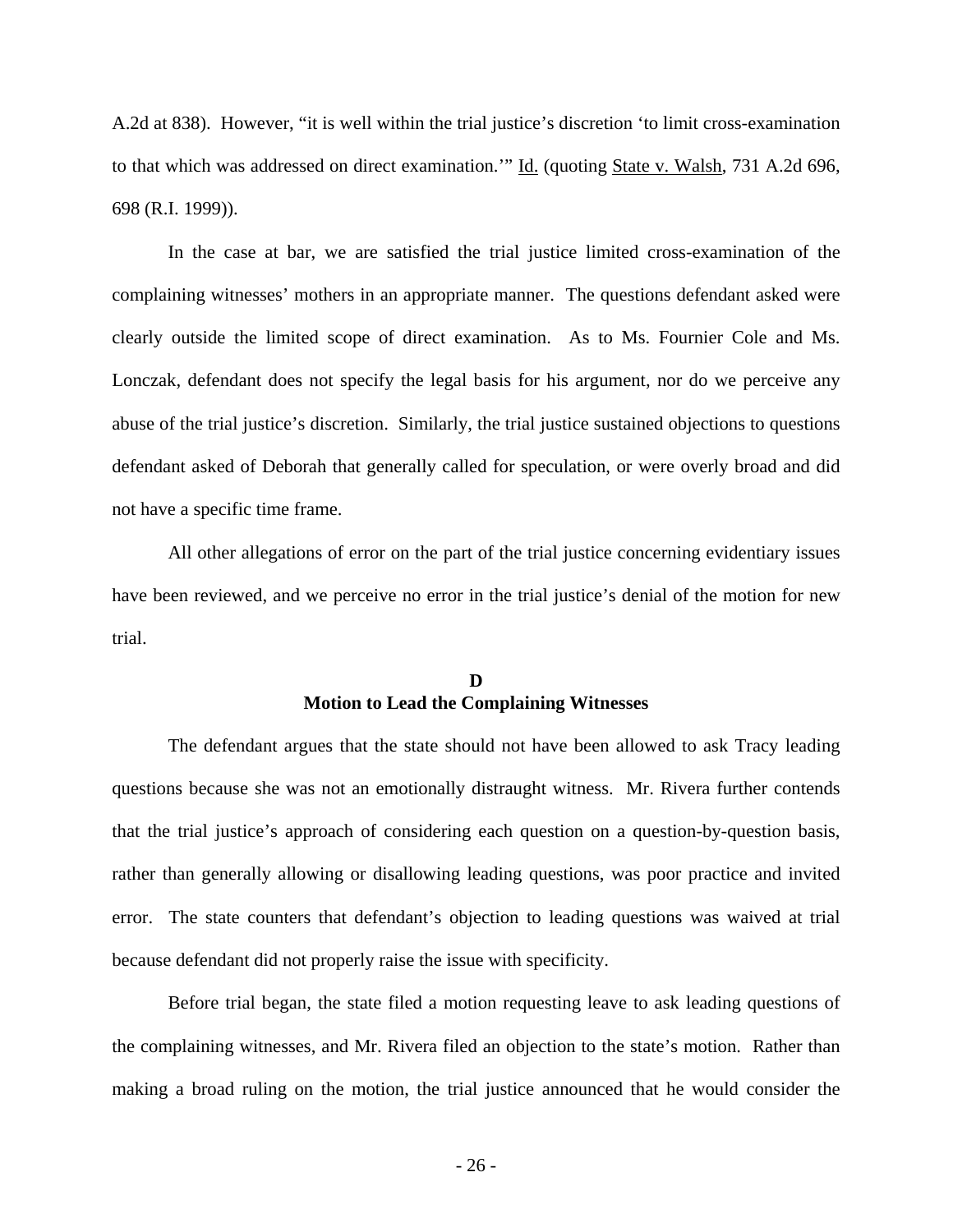questions as they were presented, and only then determine whether leading questions were appropriate given the context. The trial justice, during a sidebar colloquy, stated the following:

> "So it may be that it's permissible to lead one [witness] and maybe not [another]; but I'll take it as it comes. \* \* \* If we get to that point and the [s]tate starts asking leading questions and [defendant objects], I'll make that ruling then \* \* \*. But if I overrule your objection I [will] give you a continuing objection  $***$ ."

Although defendant does not specifically identify the questions to which he objects, we

have identified the most likely exchanges from the citations given in defendant's brief. The first

exchange defendant raises on appeal appears as follows:

"[State]: What part of his body touched your privacy? "[Tracy]: His penis. "[State]: Did it go inside? "[Defense counsel]: Objection."

The second colloquy at issue occurred as follows:

"[State]: Are you talking about the same place that you just told us about? "[Tracy]: Well, one is in the woods? "[State]: Well, I'm not talking about the woods anymore. "[Defense Counsel]: Objection. "THE COURT: Overruled. "[State]: I want to talk about the time that you were behind the church. "[Defense Counsel]: Objection. "THE COURT: I don't believe there was a question."

A trial justice's ruling made during the examination of witnesses at trial will stand unless

"there has been an abuse of discretion or substantial injury to a defendant." State v. Gomez, 848

A.2d 221, 237 (R.I. 2004) (quoting State v. Boillard, 789 A.2d 881, 886 (R.I. 2002)). This Court

gives "considerable latitude to a trial justice's rulings made during examination of witnesses at

trial." Id. "Furthermore, we will consider the entire colloquy and the full context of the state's

examination in making our determination." State v. Merced, 933 A.2d 172, 175 (R.I. 2007).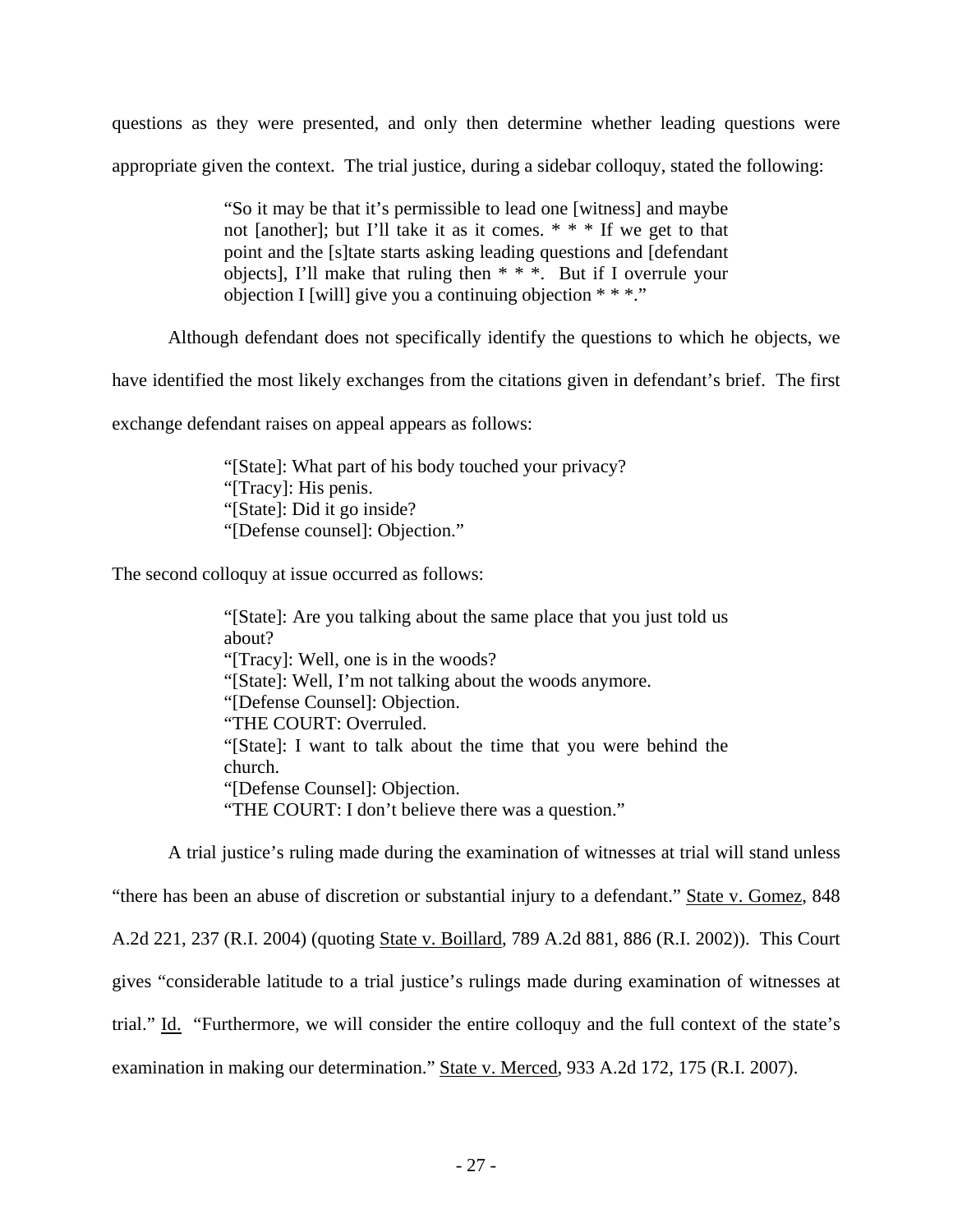"A leading question  $* * *$  suggests the desired answer." Id. Leading questions generally are not permitted on direct examination; however, a trial justice may use his or her discretion to allow leading questions "for a number of limited purposes." Id. This Court has recognized the discretion of a trial justice to allow leading questions, for example, when a witness appears to be having a lapse in memory or to aid "an emotionally distraught juvenile witness reluctant to relate the necessary facts." Boillard, 789 A.2d at 887. Additionally, this Court has held that a trial justice has the discretion to permit leading questions of a juvenile or "other witness of diminished understanding." State v. Vanasse, 593 A.2d 58, 68 (R.I. 1991) (quoting State v. Girouard, 561 A.2d 882, 888 (R.I. 1989)). In Vanasse, 593 A.2d at 68, this Court allowed leading questions to facilitate the direct examination of an eleven-year-old complaining witness because "her tender age, coupled with the apparent difficulty she had in understanding questions, justified the use of leading questions on direct examination."

Assuming without deciding that "Did it go inside?" is a leading question, we discern no abuse of discretion on the part of the trial justice. Although Tracy is not a juvenile, she has a developmental disability, and thus it was within the purview of the trial justice to permit leading questions. Moreover, the second exchange to which the defendant objected does not contain a question at all. We are thoroughly satisfied that the trial justice did not err in overruling the defendant's objections.

#### **III Conclusion**

For the reasons set forth in this opinion, we affirm the judgment of the Superior Court and remand the record of the case thereto.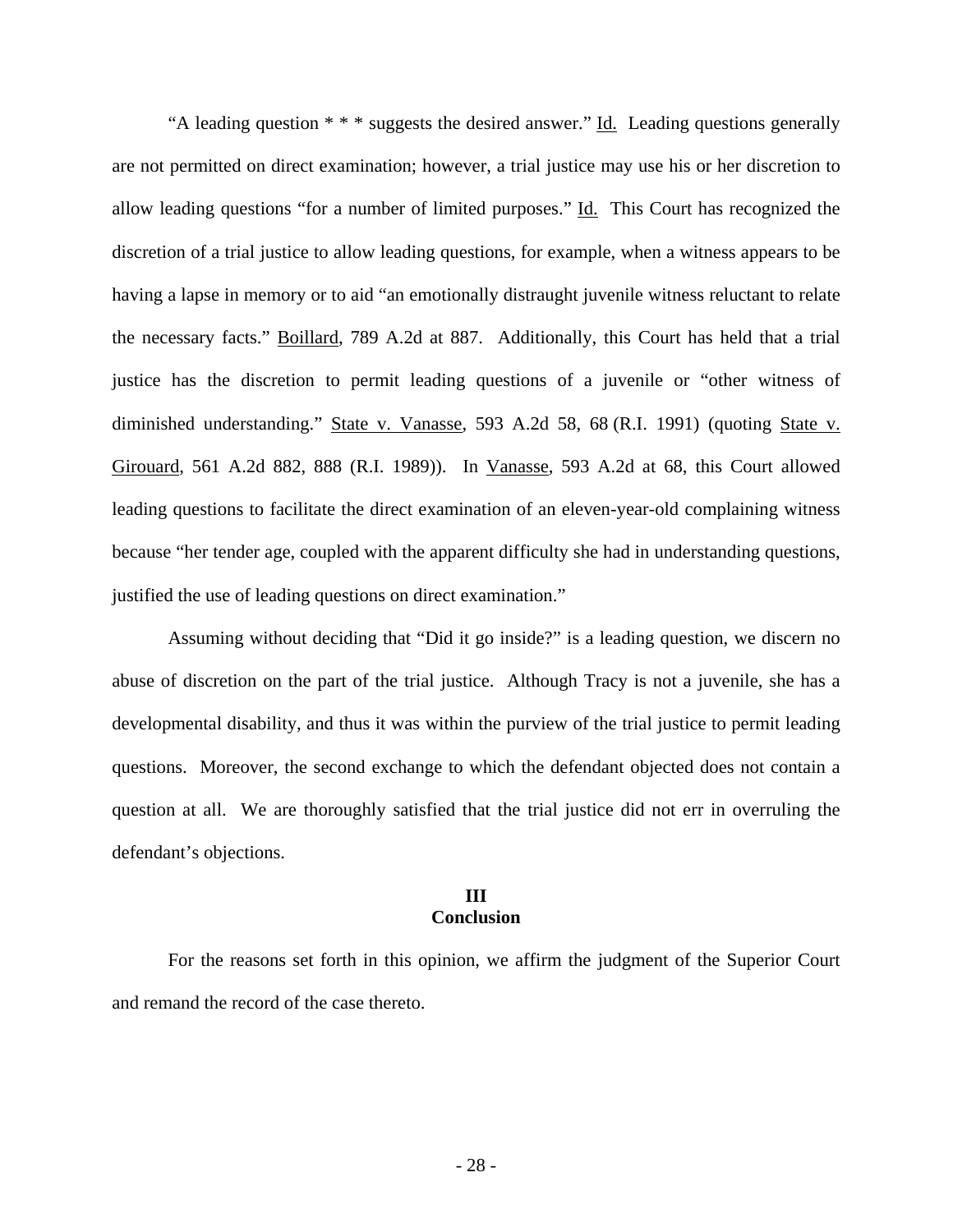## **Supreme Court**

 No. 2008-100-C.A. (W1/06-69A)

State : the state of the state  $\cdot$  $\mathbf{v}$ .  $\qquad \qquad$  : Jose Rivera. :

NOTICE: This opinion is subject to formal revision before publication in the Rhode Island Reporter. Readers are requested to notify the Opinion Analyst, Supreme Court of Rhode Island, 250 Benefit Street, Providence, Rhode Island 02903, at Telephone 222-3258 of any typographical or other formal errors in order that corrections may be made before the opinion is published.